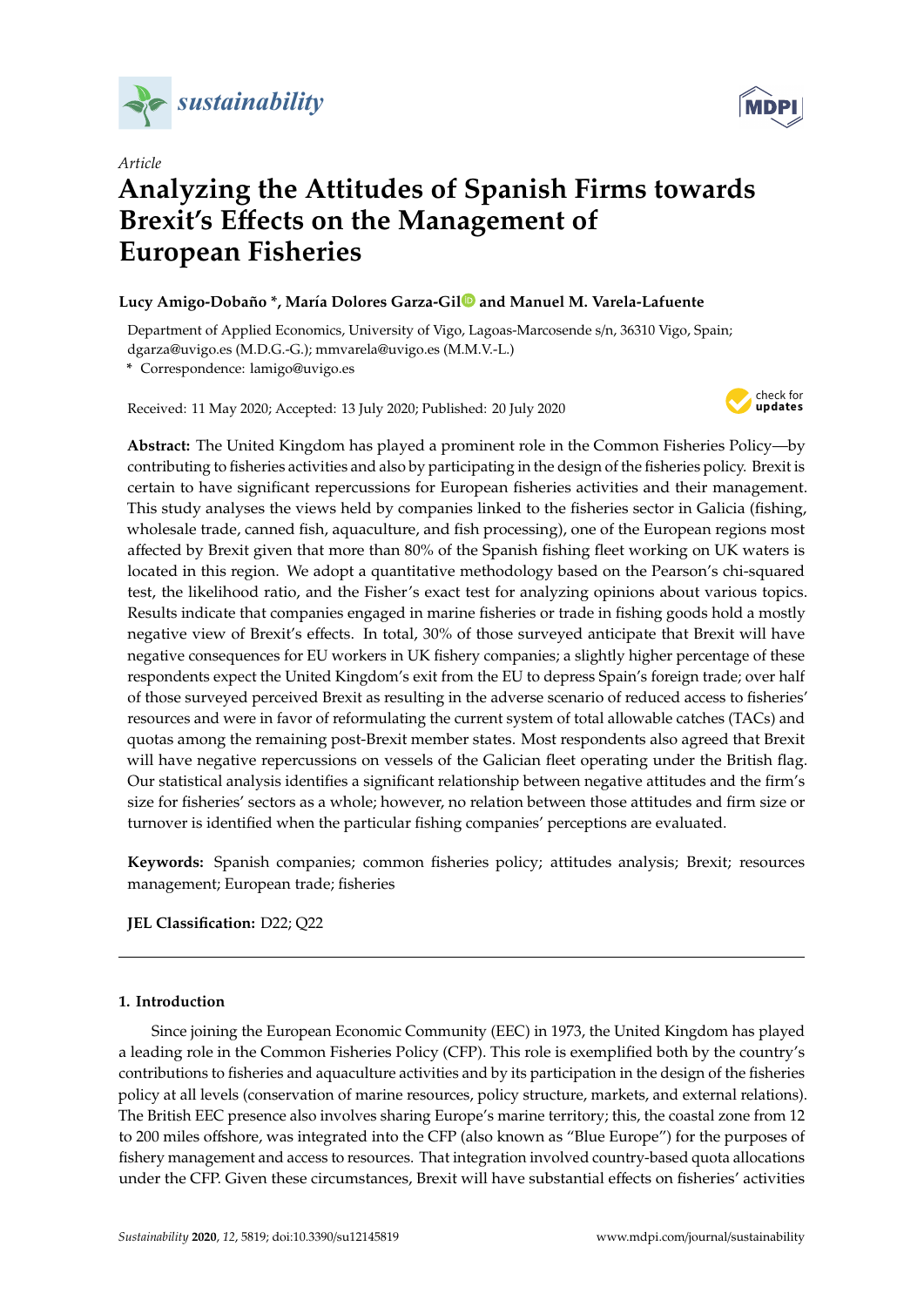and their management. Our aim in this paper is to examine the opinions of the different fisheries' agents involved. For that purpose we focus on Galicia (northwest Spain), a region that—prior to Brexit—was strongly affected by fisheries' relations with the United Kingdom because most of the Spanish fishing vessels that ply British waters have their home base in this region [\[1\]](#page-15-0).

In addition to the eventual effects on access to resources and to the immediate implications for other countries and their workers, Brexit could necessitate changes in the traffic of goods from the fisheries' sector and a restructuring of international fishery agreements. It is likely that Brexit will also result in pressures to adjust the distribution of quotas or of European funding (viz., from the European Maritime and Fisheries Fund) among the remaining European Union (EU) members. The ultimate outcome will reflect not only this litany of changes but also any bilateral (EU–UK) agreements that relate to fisheries—agreements that are expected to be more diverse but not necessarily more restrictive than pre-Brexit arrangements.

Under the current CFP framework, the EU shares a considerable amount of the northeast Atlantic fishing stock with the United Kingdom. During the period 2005–2015, the United Kingdom accounted for nearly 10% of both the imports and exports of EU countries' fish products; most of the commercial traffic in this sector was among members of the EU [\[2](#page-15-1)[,3\]](#page-15-2). Thus, Spain (our case study) as well as France, Germany, Ireland, and the Netherlands all play a large role in fishery relations with the United Kingdom: either they are the main importers (except for Ireland) of UK fish products, or they share fishing stocks.

In accepting the Brexit referendum's results, the United Kingdom decided to leave the EU. This exit will naturally affect the economic activity of most companies and especially of those related to the seafood industry. For now, Spanish fishers' associations have asked the EU to provide negotiating options that would prevent the loss of fishing opportunities and jobs in the wake of Brexit. They have also asked for Spanish fisheries' structural funds to be respected and asked the EU to bear in mind that the United Kingdom's withdrawal will bring an end to the circumstances that gave rise to the principle of relative stability. Following this principle was meant to correct for previous fishing quota allocations that Spanish fishers viewed as being non-proportional to their respective numbers and fishing capacity [\[1\]](#page-15-0). We have situated our analysis of attitudes precisely within this particular context of conditions and affected agents.

Few of the studies just cited analyze the firms' opinions about effects on the common fisheries policy. Yet, knowledge about the affected economic agents' perceptions could help reduce or even prevent conflicts involving fishers [\[4](#page-15-3)[,5\]](#page-15-4). Such knowledge could also enhance the legitimacy of regulatory institutions and increase the extent to which relevant actors comply with regulations [\[6–](#page-15-5)[9\]](#page-15-6). A number of studies that focus on agents' attitudes toward the decision-making process vis-à-vis fisheries have been conducted in recent decades. Research on the views of fishers has focused mostly on increasing their participation in decision making, and it concludes that greater co-management should render regulatory measures more effective [\[8,](#page-15-7)[10,](#page-15-8)[11\]](#page-15-9). Others have analyzed fishers' opinions about the (dis)incentives for complying with fisheries' rules. This research finds that compliance is most strongly affected by individual morality, social pressure, and the perceived legitimacy of the institutions promulgating fishery rules [\[12–](#page-15-10)[15\]](#page-15-11).

In this context, our study explores the perceptions of companies linked to Galicia's fisheries' sectors regarding Brexit's potential effects on the Common Market; in particular, we explicitly examine the influence of such factors as a firm's branch of activity, turnover, and size (number of employees). Companies' perceptions of Brexit—in light of these factors—have been recently explored in the literature using, basically, contingency tables [\[16\]](#page-15-12); however the statistical independence, the degree of internationalization of the companies surveyed, as well as the company's internationalization strategy and its possible expectation of internationalization have not been analyzed. The analysis presented here is an extension of that work and is devoted to bridging this research gap. The Galician firms that operate in the fisheries' activities is the target population of the study and, for it, the data used for the survey is extracted from ARDAN (Report Free Trade Zone-Vigo Spain) and SABI (Sistema de Análisis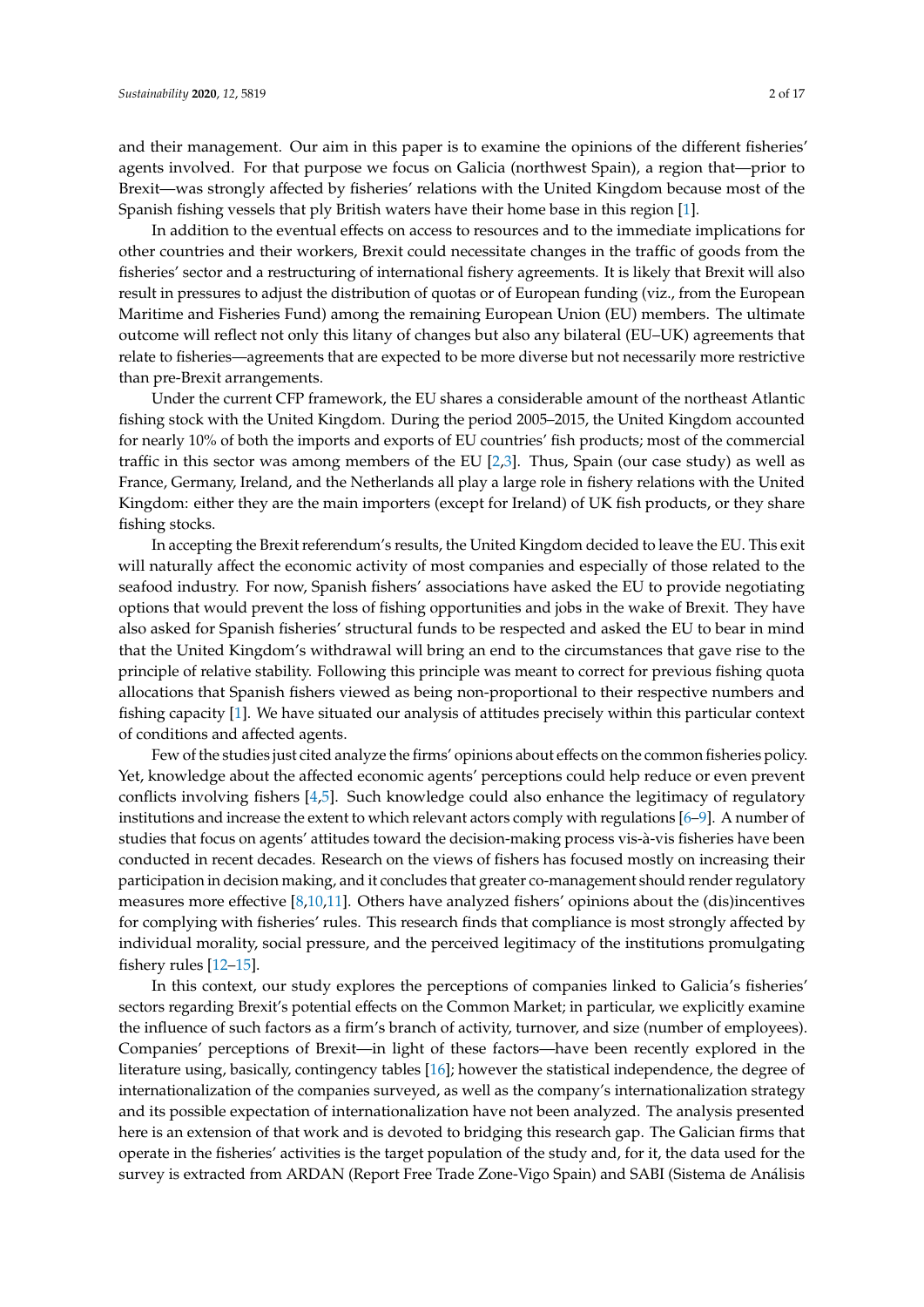de Balances Ibéricos) databases. We use statistical techniques whose results confirm that, in general, (a) perceptions are affected by firm size, yet (b) the attitudes of fishing companies are independent of all the factors just mentioned. Understanding perceptions can help policymakers prepare appropriate contingency plans to mitigate the impact of Brexit on fisheries, especially in the "no deal" scenario, and to redefine UK–EU trade relations. Accomplishing these goals would, in turn, make it easier for firms to make rational decisions about investing in (or divesting from) fisheries.<br>**2. Case of an**d the state of the sistem of the rishests.

## **2. Case Study and Methods** *2.1. Case Study*

#### *2.1. Case Study*  $\sigma$  except relativity relations  $\sigma$  finds the extraction  $\sigma$

The economic activity related to fishing and aquaculture in Galicia ranges from the extraction and cultivation of fish and shellfish to the processing and cannery industry and the marketing and distribution of seafood. In terms of turnover and according to ZFV Consorcio (Zona Franca de Vigo) [17], the amounts derived from these activities in 2016 (last year available) were EUR 802 million from fishing, EUR 248 million from aquaculture, EUR 861 million from the fish processing industry, EUR 2075 million from the fish cannery industry, and EUR 4872 million from trade. With regard to the gross value added, fisheries and aquaculture contributed EUR 318 million in 2016 (of which EUR 274 million was due to fishing), while industry and marketing contributed EUR 706 million: EUR 106 million from fish processing, EUR 287 million from canned fish, and EUR 313 million from trade. It is worth noting that seven of the top ten Spanish companies are in the fishery industry branch (including the leader, Pescanova) and that half of the ten marketing companies are located in Galicia. More than 38,500 people were directly employed in the Galician fisheries sectors during 2016, accounting for 3.5% of the region's full-time employment. Among these sectors, fishing contributes about 1.4%, aquaculture 0.5%, processing and canning 1%, and marketing  $0.6\%$  [17].

Input-output tables for the Galician economy [18] allow us to deconstruct the value chain for seafood from that region; see Figure 1. The most recent tables were elaborated for 2011, and they [sh](#page-2-0)ow that the main inputs for fishing in that year were fuel (35% of the sector's intermediate consumption) and services related to the installation and repair of machinery and equipment (11%). The value chain for aquaculture comprises a number of primary activities: electric power and crude oil (29%); stock supply, which originates from hatcheries or nurseries; feed (16%); and fishing (8%). About 32% of fishing and aquaculture production goes to processing and cannery industries and 48% to marketing and distribution (mainly for domestic consumption in Galicia, which includes large retail, restaurants, and the hospitality sector). Traders likewise either distribute the fish species themselves (to end consumers or to other intermediaries, such as large surfaces and retail) or sell it to processors that in turn sell it to other seafood distributors. Almost 90% of processing and canned fishing is destined for marketing and distribution (mainly for consumption in the rest of Spain and, to lesser extent, for exporting to other EU countries).

<span id="page-2-0"></span>

**Figure 1.** Value chain of Galician seafood. **Figure 1.** Value chain of Galician seafood.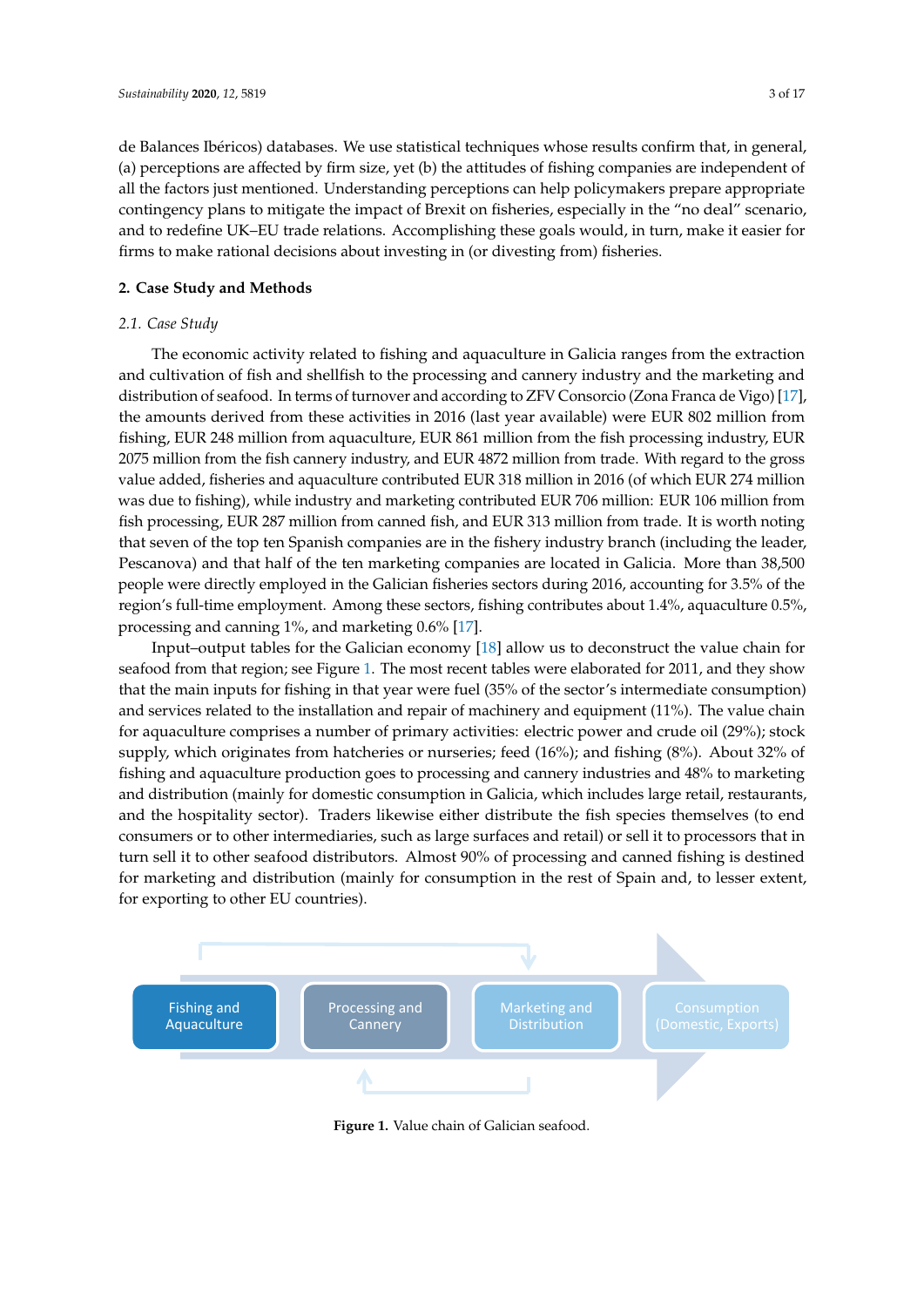We analyze the views of companies linked to Galicia's fisheries' sectors, while distinguishing among the most (economically) significant segments of activity: sea fishing, marine aquaculture, fish processing, canned fish manufacturing, and marketing. Thus, our study's target population is Galician companies whose main activity is related to the production, processing, or marketing of marine products. According to the Galician Statistics Institute [\[19\]](#page-15-15), in 2017 the region was home to: 608 fishing companies with the National Classification of Economic Activities (NCEA) code 03.11, which excludes artisanal and coastal fishing; 185 aquaculture companies with the NCEA code 03.21, excluding rafts that are used mainly for mussel farming; and 202 companies engaged in the processing and canning of marine products (NCEA code 10.2), of which 60 are strictly canning companies. We could not find any disaggregated information on the companies that market fish products; these data are published at the aggregate level as "Marketing of food, beverage and tobacco products" (NCEA code 46.3). There were 3782 such companies in 2017, most of which marketed agricultural products owing to the greater share of those products in Galicia's economy (about 5.3% of GDP, versus 1.3% for fishing and aquaculture in 2016; [\[18\]](#page-15-14)).

From the ARDAN and SABI databases we extracted information about Galician firms that operated in the fisheries sectors during 2016. The ARDAN database is elaborated by the consortium of the Customs-free Zone of Vigo; it offers updated economic information on more than 100,000 Spanish companies, of which about 43,000 are Galician firms categorized according to their main activity. The SABI database supplies financial information on more than 3.2 million Spanish and Portuguese companies. The data used in our analysis refer to the firms' respective main activity, turnover level, and number of employees. Combining both data sources, the available sample consisted of 686 Galician companies distributed as follows: 204 in the fishing sector, 24 in marine aquaculture, 42 in the processing industry, 37 in the canning industry, and 379 traders. All of these firms were distinguished by turnover level (grouped into six intervals: less than EUR 100,000; EUR 100,000–499,999; EUR 500,000–999,999; EUR 1,000,000–2,999,999; EUR 3,000,000–4,999,999; EUR 5,000,000 or more) and number of employees (grouped into four ranges: fewer than 10 people; 10–49 people; 50–249 people; 250 or more people).

#### *2.2. Method*

#### 2.2.1. Questionnaire

The main objective of this study is to analyze how the companies associated with Galician fishery activities view their situation and the possible effects of Brexit on those activities. We pursue that objective by way of different types of hypothesis testing with reference to the type of Brexit implementation model; in this process we aim to estimate and contrast the statistical significance of companies' attitudes in terms of company size, turnover, and subsector. Our analysis considers such related factors as the trade in goods, the movement of workers, and access to fisheries' resources.

Achieving our objective required that we first gather information on fishers' attitudes via questionnaires (one geared to each branch of activity) and from personal and phone interviews. In addition to general questions about turnover, number of employees, and investment (and about the trends of those figures over the two preceding years), as well as the company's internationalization and the role played by public authorities, the questionnaires included two separate sections about Brexit. The first section contained questions for all companies, while the second section contained questions only for companies involved in marine fishing.

In the former Brexit questions, respondents were asked about their general perceptions regarding Brexit's effects on their firm and the economy and about their preferences concerning the duration of the withdrawal process. They also answered questions about how Brexit might affect the EU workers of UK-based fishery companies and how it might affect the flow of exports from the United Kingdom to the EU. Additional questions were related to Brexit's consequences (in terms of international fisheries' agreements and representation in international bodies) for the External Fisheries Policy,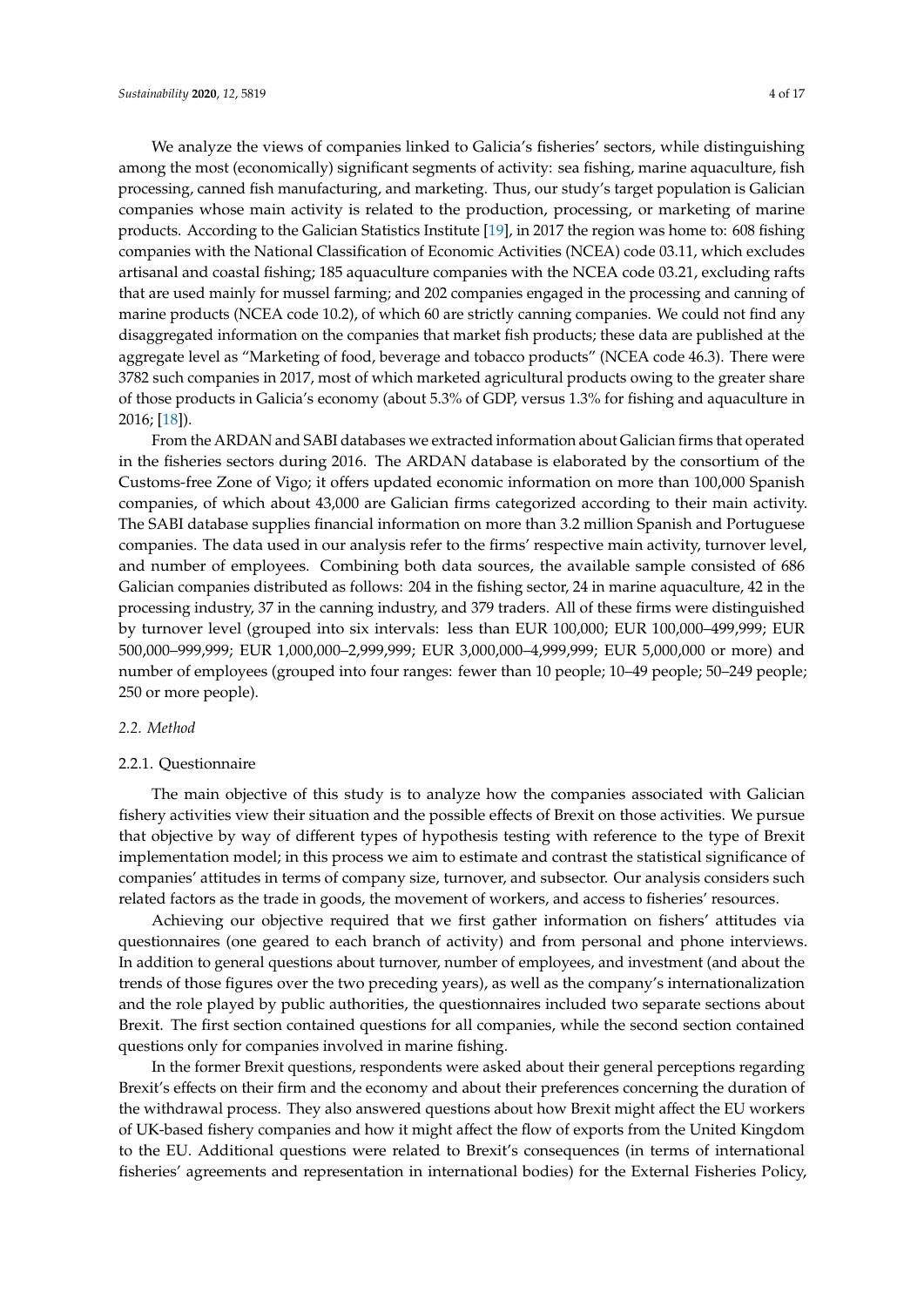given that a significant fraction of the Spanish (and Galician) fleet fishes in third-country waters or in deep-sea waters managed by international organizations. The EU has agreements in place with non-EU Scandinavian countries whose fishing zones abut European fishing grounds; following Brexit, the United Kingdom could sign on to those agreements. The EU is also part of regional organizations (e.g., the Northwest Atlantic Fisheries Organization, the Commission for the Conservation of Antarctic Marine Living Resources) in which other Commonwealth countries participate and with which the United Kingdom could side in decision-making processes.

In the latter Brexit questions, which related to fisheries' enterprises (NCEA code 0311), respondents were asked their opinions about the current access to British waters (of Spanish-flagged vessels and of British-flagged, Spanish-owned vessels) and also about the current CFP. In particular, respondents were queried about potential changes in the CFP's principle of relative stability, the quota system, and the European Maritime and Fisheries Fund (EMFF). Our choice of questions was based on [\[1\]](#page-15-0).

Responses to questions about attitudes and perceptions are elicited in a way that is meant to indicate the extent of support for—or opposition to—particular statements of relevance to this research project. For this purpose, we therefore employ a 5-point Likert-type scale in the limits "of fort they differ" and "to fort they agree". The Likert scale is often used in the behavioral sciences, and we adopt it to measure the attitudes of Spanish companies toward the Brexit process. Because of the relatively small sample size in some segments and the resulting low statistical significance, responses to all completed questionnaire items were transformed in three points.

#### 2.2.2. Methodology

The study focuses on the analysis of the relationship/independence between categorical variables. Categories are defined and frequencies are obtained from the results of the survey questions. At the same time, we connect the perceptions of Brexit with the degree of internationalization of the company, surveyed NCEA codes and turnover level, company size and their subsector or turnover.

The Kruskal–Wallis H Test will be used to compare populations. This test is a nonparametric procedure and the objective is to contrast whether the perceptions of companies surveyed on the different aspects linked to the implications of Brexit differ significantly from the perceptions that would be obtained by the subsample of companies that are internationalized or those that are not internationalized:

$$
H = \frac{12}{N(N+1)} \sum_{i=1}^{k} \frac{R_i^2}{n_i} - 3(N+1)
$$
 (1)

where all  $n = n_1 + n_2 + \ldots + nk$  measurements are jointly ranked (i.e., treated as one large sample). We use the sums of the ranks of the k samples to compare the distributions.

In order to analyze the dependence relationships between categorical variables, such as the firms' responses and different factors, we tested the following null hypothesis.

H0: Responses and factors are statistically independent—that is, there is no association between the company's attitudes and the factors being considered.

Recall that the factors of interest are the firm's subsector, turnover, and size (and that the last variable is proxied by its number of employees). Hypothesis H0 is tested by making statistical contrasts among the qualitative variables' dependence relationships. Toward that end, we use Pearson's [\[20\]](#page-15-16) chi-squared test as well as the likelihood ratio; the resulting values depend on differences between the expected and observed frequencies of the opinion-based variables for the activity, turnover, and size of our sample companies. We also performed Fisher's [\[21\]](#page-16-0) exact test. The exact *p*-value for the qualitative variables can be determined by considering all tables of such values that (a) have the same row and column totals as the original and (b) are no less extreme in their departure from the null hypothesis [\[22](#page-16-1)[–24\]](#page-16-2).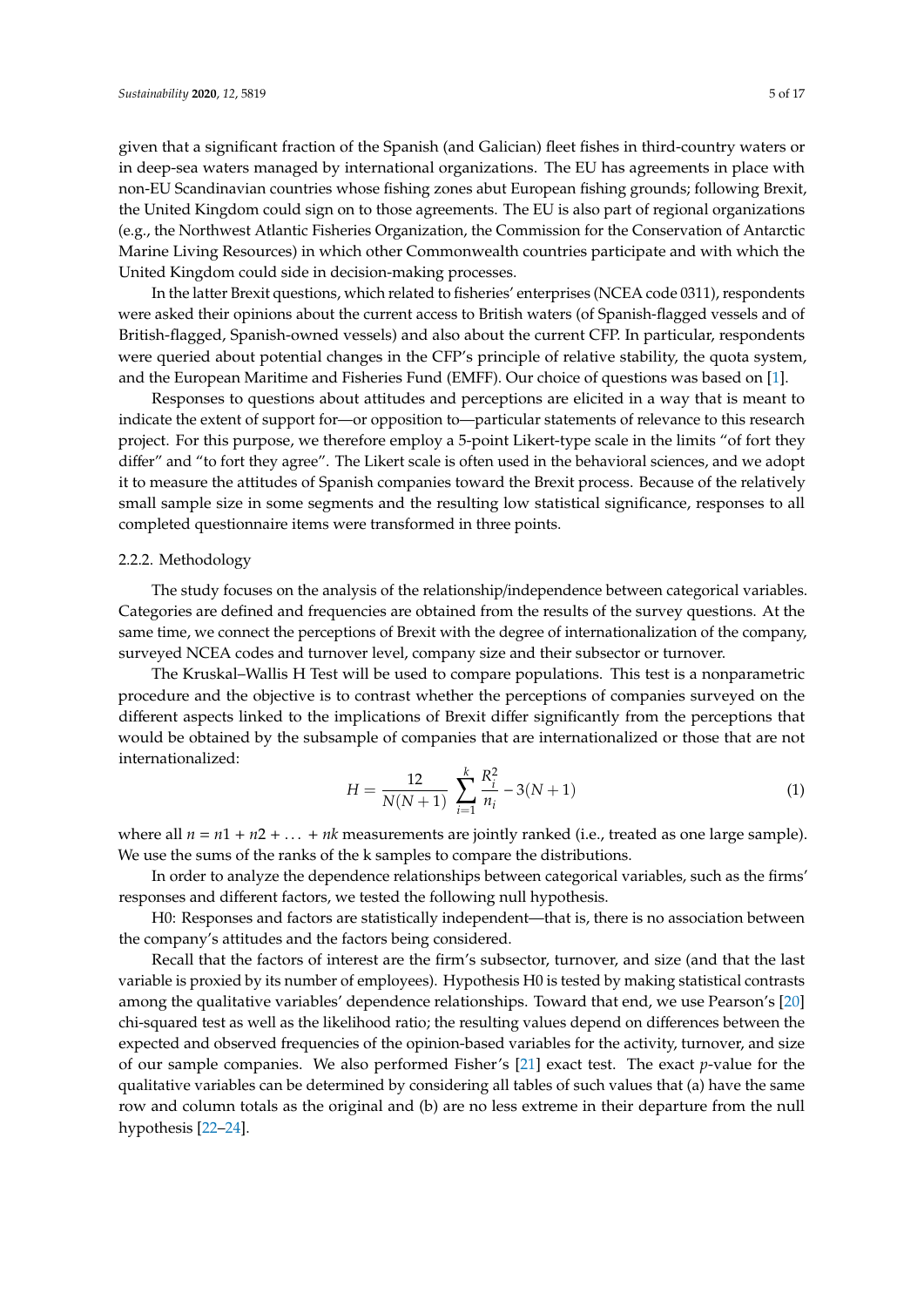Pearson's chi-squared test allows for determining whether or not the categorical variables are associated. For its calculation, the expected frequencies are obtained (i.e., those that should have been observed if the hypothesis of independence were true) and then compared with the frequencies actually observed. In general, for a table with *r* rows and *k* columns, the value of the chi-squared ( $\chi^2$ ) statistic is calculated as follows:

$$
\chi^2 = \sum_{i=1}^r \sum_{j=1}^k \frac{\left(O_{ij} - E_{ij}\right)^2}{E_{ij}}
$$
(2)

In this expression, *Oij* denotes the observed frequencies and is equal to the number of observed cases classified in row *i* of column *j*. The term *Eij* represents the expected or theoretical frequencies, or the number of expected cases corresponding to each row and column; it can also be defined as the frequency that would be observed if both variables were independent. Thus, the  $\chi^2$  statistic measures the difference between the value that should result if the two variables were independent and the value that was observed in reality. The greater this difference, the stronger the relationship between the two variables in question. Because some segments might generate only a small number of observations, we also calculate the likelihood ratio. The Likelihood-Ratio test is a hypothesis test that helps to choose the best model between two nested models and assesses the appropriateness of the fit of two competing statistical models based on the ratio of their likelihoods. The best model is the one that makes the data most likely, or maximizes the likelihood function, *fn*(*X* − 1, . . . , *Xn*|Θ), and the likelihood function is highest nearer the true value for Θ. This test statistic is the ratio between the log-likelihood of the simpler model (*s*) to the model with more parameters (*g*):

$$
\lambda_{LR} = -2 \log_e \left( \frac{\mathcal{L}_s(\hat{\theta})}{\mathcal{L}_g(\hat{\theta})} \right) \tag{3}
$$

The chi-squared test merely approximates the significance value because the sampling distribution of the calculated test statistic is only roughly equal to the theoretical chi-squared distribution. If the distribution of data among the cells is extremely unequal, as occurs in our case study, then the expected values may be low; in that case, relying on the chi-squared test would not be suitable. Therefore, in order to complete our analysis of the dependency relationships among categorical variables, we performed Fisher's exact test. It tests the independence of rows and columns in a  $2 \times 2$  table, with 2 horizontal rows crossing 2 vertical columns creating 4 places for data, based on the exact sampling distribution of the observed frequencies. According to Fisher's formula, the probability of getting such a set of values is using a hypergeometric distribution as follows:

$$
p = \frac{(a+b)! (c+d)! (a+c)! (b+d)!}{a! b! c! d! n!}
$$
 (4)

where the symbol "!" indicates the factorial operator for *n* elements. This test also allows one to evaluate the significance of the association between our attitude variables and each of the three company-based factors. We can determine the exact probabilities of obtaining each of these tables under the null hypothesis of no association (i.e., independence) between the companies' attitudes toward Brexit and the firm-related factors (subsector, turnover, and size) that we consider.

#### **3. Results**

Of the 686 questionnaires, 275 (40.1%) were completed between June and August 2018 by the manager of the company; this figure represents more than 10% of the targeted population when one considers that most of trading firms marketed agricultural products. Our sample is distributed by economic activity as follows (see Table [1\)](#page-6-0): 58% of the respondents worked in marketing companies, 26% in the marine fisheries subsector, 7% in the manufacture of canned fish, 6% in marine aquaculture, and 3% in fish processing. Table [1](#page-6-0) also reports the sample distribution of firms by turnover and size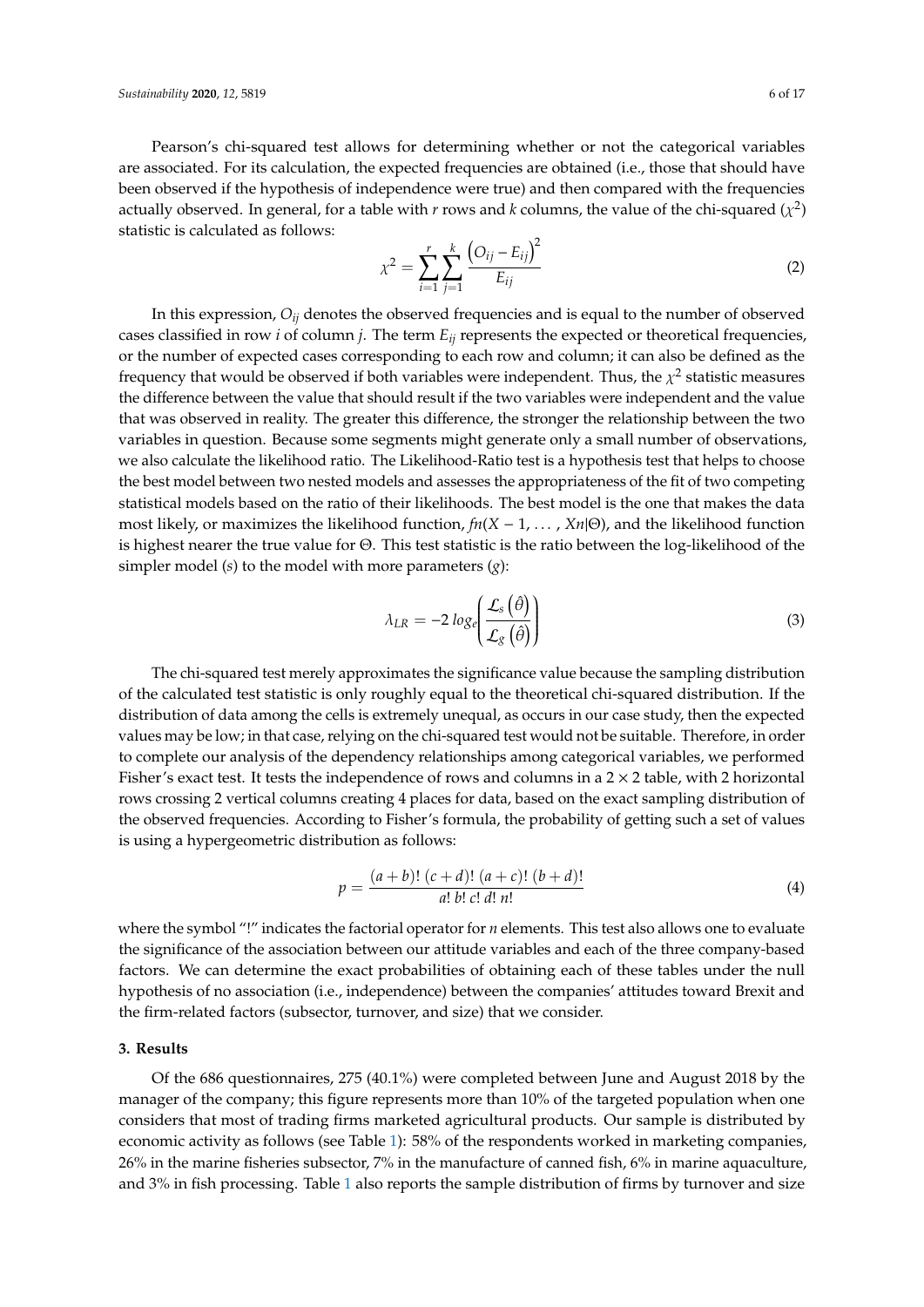(i.e., number of employees). The largest portion (41%) of our surveyed companies reported turnover in the range of EUR 1–3 million. These companies tend to be small: more than half (56%) of them employ nine or fewer workers, and the next largest group (39% of the sample) comprises surveyed companies with 10–49 employees.

The table of descriptive statistics for the sample indicates a turnover mean is EUR 7,245,000.00 (minimum value EUR 33,851.00 and maximum value EUR 307,029,987.00). In reference to size of the companies in the sample, the number of employees is 17 in mean, of a minimum value 1, and a maximum value of 384.

Finally, in order to further characterize the sample, we have carried out a disaggregated analysis on the composition of the sample taking into account the internationalization strategy of the sample. We can see the fish marketing, fish processing, and fish canning sector reflect high internationalization.

<span id="page-6-0"></span>

| Factor                            | Sample (%) |                                            |
|-----------------------------------|------------|--------------------------------------------|
| <b>Sector (NCEA Code)</b>         |            | <b>Internationalization Strategy %</b>     |
| 0311: Fishing                     | 26.0       | 13.5                                       |
| 0321: Marine aquaculture          | 6.2        | 23.5                                       |
| 1021: Fish processing             | 2.9        | 50.0                                       |
| 1022: Fish canning                | 6.6        | 66.7                                       |
| 4638: Fish marketing              | 58.2       | 43.5                                       |
| Turnover (€)                      |            | Mean $(E)$ (Minimum/Maximum)               |
| $<$ 100,000                       | 0.7        |                                            |
| 100,000-499,999                   | 6.7        | 7,245,000.00<br>(33,851.00/307,029,987.00) |
| 500,000-999,999                   | 20.8       |                                            |
| 1,000,000-2,999,999               | 40.5       |                                            |
| 3,000,000-4,999,999               | 10.4       |                                            |
| $\geq 5,000,000$                  | 20.8       |                                            |
| <b>Size (Number of Employees)</b> |            | Mean $(E)$ (Minimum/Maximum)               |
| <10                               | 56.4       |                                            |
| $10 - 49$                         | 38.5       | 17                                         |
| $50 - 249$                        | 4.4        | (1/384)                                    |
| >250                              | 0.7        |                                            |

**Table 1.** Descriptive statistic for the sample.

Table [2](#page-7-0) lists our survey questions, which address five groups of perceptions, and reports values from our statistical analysis of the participants' responses. The results reveal substantial uncertainty (about 60%) surrounding Brexit. This uncertainty pertains not only to general aspects of how the UK withdrawal could affect companies' economic activity but also to more specific questions about its implications for EU workers, trade in goods, and the External Fisheries Policy. With respect to the respondents' general perceptions, the table shows that—notwithstanding the 72.9% who were uncertain—a sizable portion (25.3%) of respondents view Brexit as having negative implications for their respective company's economic activity; only 1.8% perceive it favorably. Of those surveyed, 28.4% expressed a preference for a transitory and flexible application along with the possibility of bilateral agreements; only 4% would prefer that the Brexit terms be applied immediately.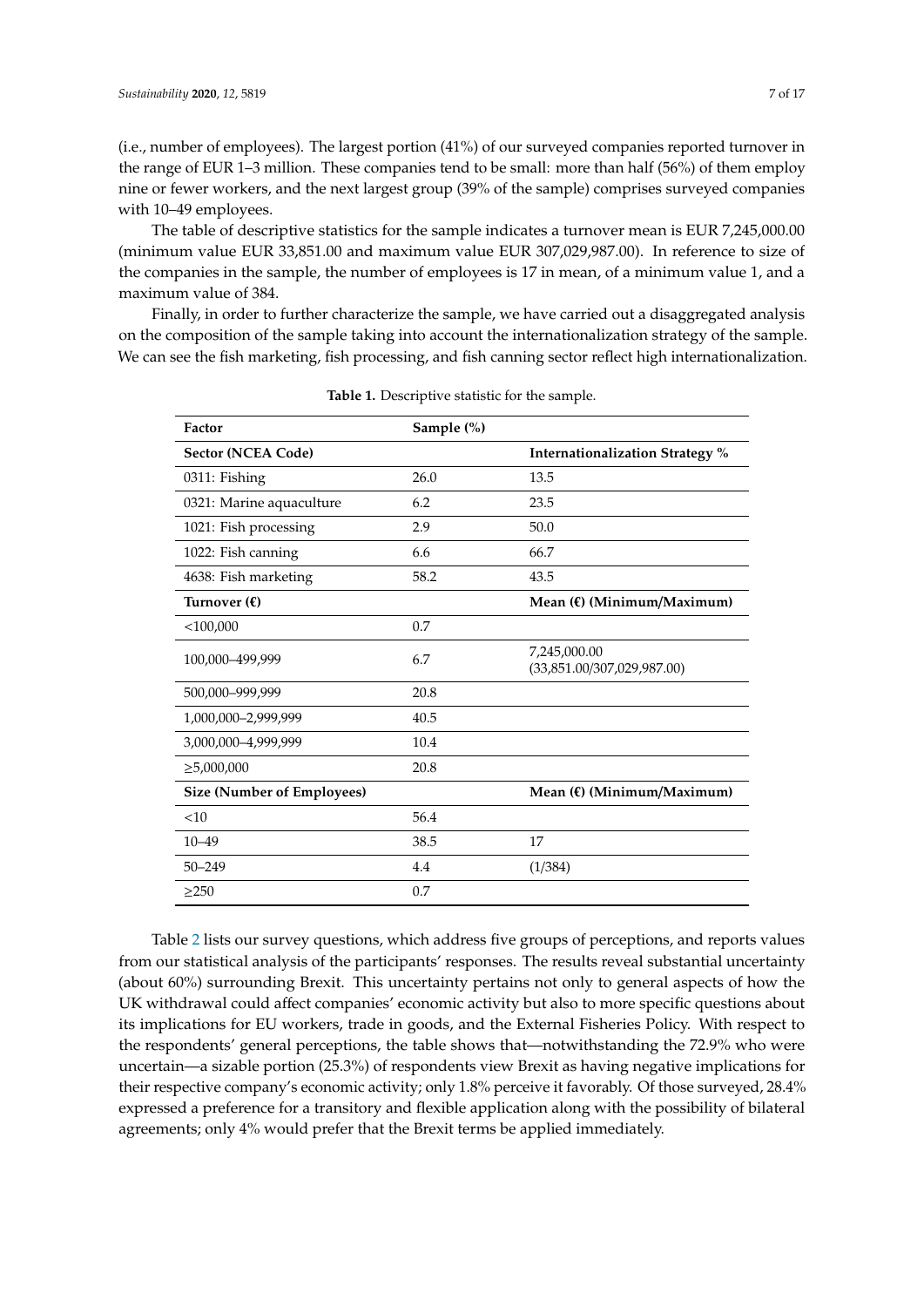<span id="page-7-0"></span>

|                                                                                                                                                                                                                                                                                                                                                                                                                                                                                       | Mean             | <b>Frequency of</b><br>Occurrence $(\% )$ |         |         | <b>KRUSKAL-</b><br><b>WALLIS</b> |
|---------------------------------------------------------------------------------------------------------------------------------------------------------------------------------------------------------------------------------------------------------------------------------------------------------------------------------------------------------------------------------------------------------------------------------------------------------------------------------------|------------------|-------------------------------------------|---------|---------|----------------------------------|
| Variables                                                                                                                                                                                                                                                                                                                                                                                                                                                                             | (S.D.)           | Level 1                                   | Level 2 | Level 3 | ( <i>p</i> -Value)               |
| General perception of companies surveyed regarding Brexit                                                                                                                                                                                                                                                                                                                                                                                                                             |                  |                                           |         |         |                                  |
| • What is your general perception of the implications Brexit<br>could have for your company's economic activity?<br>$(1 = \text{favorable}; 2 = \text{unfavorable}; 3 = \text{none})$                                                                                                                                                                                                                                                                                                 | 2.71<br>(0.493)  | 1.8                                       | 25.3    | 72.9    | 0.008<br>(0.754)                 |
| • From your point of view, would it be preferable if the<br>Brexit process were:<br>$(1 =$ applied immediately; $2 =$ a transitory and flexible<br>process with the possibility of bilateral agreements;<br>$3 =$ do not know)                                                                                                                                                                                                                                                        | 2.64<br>(0.559)  | 4.0                                       | 28.4    | 67.6    | 0.022<br>(0.856)                 |
| Perception of companies surveyed regarding implications for the FREE MOVEMENT OF<br><b>EU WORKERS</b>                                                                                                                                                                                                                                                                                                                                                                                 |                  |                                           |         |         |                                  |
| • Brexit and its implications for EU workers currently<br>working in fishery sector enterprises in the UK: Do you<br>believe that Brexit could have repercussions on the<br>employment situation of said workers (right of residence,<br>social benefits, etc.)?<br>$(1 = yes; 2 = no; 3 = do not know)$                                                                                                                                                                              | 2.35<br>(0.929)  | 31.6                                      | 1.8     | 66.5    | 0.019<br>(0.888)                 |
| • Brexit and its implications for EU workers who intend to<br>gain access to the employment market in fishery sector<br>enterprises in the UK: Do you believe that Brexit could<br>involve an important change for workers accessing the UK<br>employment market with respect to the situation of<br>current workers?<br>$(1 = yes; 2 = no; 3 = do not know)$                                                                                                                         | 2.38<br>(0.922)  | 30.5                                      | 0.7     | 68.7    | 0.158<br>(0.621)                 |
| Perception of companies surveyed regarding implications for FISHERIES COMMODITY TRADE                                                                                                                                                                                                                                                                                                                                                                                                 |                  |                                           |         |         |                                  |
| $\bullet$ Do you believe that Brexit could impact on Spain:<br>$(1 =$ positively; $2 =$ negatively; $3 =$ do not know)                                                                                                                                                                                                                                                                                                                                                                | 2.48<br>(0.581)  | 4.4                                       | 43.6    | 52.0    | 0.009<br>(0.516)                 |
| • Do you believe that Brexit could impact on your company:<br>$(1 =$ positively; $2 =$ negatively; $3 =$ do not know)                                                                                                                                                                                                                                                                                                                                                                 | 2.67<br>(0.544)  | 3.7                                       | 25.7    | 70.6    | 0.079<br>(0.408)                 |
| Perception of companies surveyed regarding implications for the EXTERNAL FISHERIES POLICY                                                                                                                                                                                                                                                                                                                                                                                             |                  |                                           |         |         |                                  |
| • Do you believe that, with regard to the External Fisheries<br>Policy (international agreements, presence in international<br>bodies, NAFO, FAO, etc.), the UK's exit would have the<br>following impact:<br>$(1 = positive; 2 = negative; 3 = do not know)$                                                                                                                                                                                                                         | 2.62<br>(0.550)  | 3.3                                       | 31.6    | 65.1    | 0.061<br>(0.376)                 |
| Perception of MARINE FISHERY firms surveyed regarding implications for ACCESS TO<br><b>RESOURCES</b>                                                                                                                                                                                                                                                                                                                                                                                  |                  |                                           |         |         |                                  |
| • On the whole, do you believe that Spanish fishers (with $\overline{\phantom{a}}$<br>the Spanish flag) would have the following scenario:<br>$(1 = more favorable; 2 = less favorable; 3 = indifferent)$                                                                                                                                                                                                                                                                             | 2.18<br>(0.550)  | 7.0                                       | 66.2    | 26.8    | 0.029<br>(0.589)                 |
| $\bullet$ Do you believe, given this new scenario, it would be<br>possible and desirable to reformulate:<br>$(1 =$ the principle of relative stability; $2 =$ the system of TACs<br>and distribution quotas; $3 =$ do not know)<br>(The multiple responses showed that 8% favorably)<br>perceived reformulating the Principle of Relative Stability<br>(PRS) and TACs together.)                                                                                                      | 2.67<br>(0.561)  | 9.1                                       | 17.5    | 65.4    | 0.017<br>(0.155)                 |
| $\bullet$ Do you believe that Brexit could involve an important<br>(negative) change for the Galician fleet with the UK flag?<br>$(1 = yes; 2 = no; 3 = do not know)$                                                                                                                                                                                                                                                                                                                 | 1.75<br>(0.936)  | 59.2                                      | 7.0     | 33.8    | 0.091<br>(0.816)                 |
| • Brexit will mean that there will be one less country<br>contributing funds to the European Maritime and Fisheries<br>Fund (EMFF) and, therefore, one less country involved in<br>the distribution of funds. In this scenario, how will this new<br>situation affect Spain?<br>$(1 = it will have a positive effect on Spain, we expect to$<br>receive more subsidies; $2 = it$ will have a negative effect on<br>Spain, we expect to receive fewer subsidies;<br>$3 =$ do not know) | 2.788<br>(0.475) | 2.8                                       | 15.5    | 81.7    | 0.0282<br>(0.776)                |

## **Table 2.** Descriptive statistics of the sample.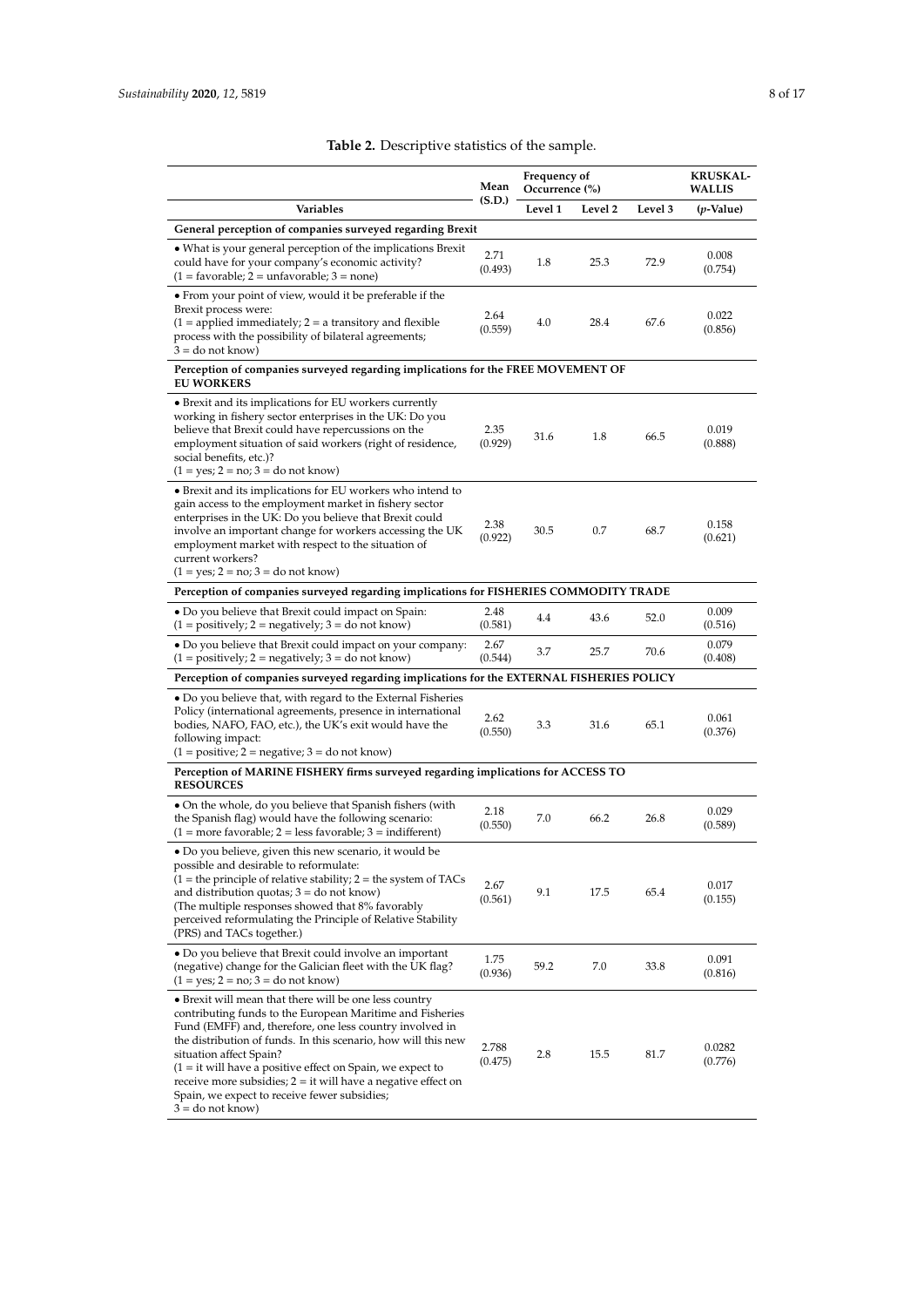As regards particular post-Brexit outcomes, 30% of respondents believed that it could affect the free movement, not only of EU workers currently working for fisheries sector enterprises in the United Kingdom (and thus their social benefits, right to remain, etc.), but also EU workers seeking employment in those enterprises. Fewer than 2% of the respondents believed that Brexit would not result in changes. Insofar as the trade in goods is concerned, we find that 43% (resp. 4%) of the companies surveyed view Brexit as having negative (resp. positive) effects on Spain; the uncertainty here is 52%. Furthermore, 25.7% (resp. 3.7%) believe that Brexit could have negative (resp. positive) effects on their own company; however, the majority of those surveyed acknowledged that they had no idea of how Brexit will affect fishery enterprises. Therefore, despite the perception that Brexit will harm the Spanish economy as a whole, opinions are less negative when only its effects on fishing companies are considered—although uncertainty is high in both cases.

With respect to the External Fisheries Policy's scope (i.e., in terms of international agreements, membership in international bodies, etc.), the UK exit is perceived negatively by 31.6% of those surveyed and positively by only 3.3%. Once again, those surveyed are characterized by high uncertainty (65%) regarding Brexit's effects on these aspects of European foreign policy.

Responses to questions concerning the marine fisheries subsector (NCEA code 0311) exhibit less uncertainty than those about other subsectors. Nearly two thirds (66.2%) of those surveyed stated that fishers on Spanish-flagged vessels will be worse-off, under Brexit, in terms of access to fisheries resources; only 7% of respondents expected favorable effects. Survey participants also believed that it was both desirable and possible to reformulate the total allowable catch (TAC) limits, the distribution of quotas, and (albeit to a lesser extent) the principle of relative stability (PRS). Furthermore, almost all respondents who approved of reformulating the PRS likewise favored changing the system of TACs and/or the distribution of quotas. As for the fleet of Spanish-owned but British-flagged vessels, 59.2% of these marine fishing enterprises perceive Brexit as entailing a significantly negative change; only 7% expect no change. Finally, we remark that Brexit means that one less country will be contributing funds to the EMFF (and receiving distributed funds). Just 2.8% of respondents view the net outcome of these changes as having a positive effect on Spain, and 15.5% anticipate a negative impact owing to reduced subsidies. As with the responses related to most other topics, the degree of uncertainty here is high.

The results shown in Table [2](#page-7-0) reveal that, for conventional levels of significance, the hypothesis of homogeneity in the behavior of perceptions between the two subgroups of companies cannot be rejected and, therefore, we accept that the perceptions that companies have about the implications of Brexit are no different depending on the degree of internationalization of the company surveyed, which makes the results obtained more robust.

Toward the end of examining these attitudes more closely, we undertake a segmentation analysis of the sample according to companies' main activity, turnover, and size. The results of this analysis are presented in Tables [3](#page-9-0)[–5](#page-12-0) (where "Asymp. sig." denotes "asymptotic significance"). Regarding economic effects, results of the chi-squared test of independence—with a value of 30.928 for 6 degrees of freedom (df)—lead us to reject the null hypothesis for firm size; yet the respective values of 14.493 (8 df) and 12.218 (10 df) are such that we cannot reject it for the other two qualitative variables (see Table [3\)](#page-9-0). Thus, we affirm that (i) there is no association (at the 10% significance level) between general perceptions of Brexit and NCEA codes and turnover level, whereas (ii) there is such an association between those attitudes and company size. Because no association is observed between companies' attitudes and their subsector or turnover, we can safely conclude that respondents' negative opinions are independent of those factors. The *p*-values of Fisher's exact test confirm the independence between negative attitudes and the NACE code (0.098,  $p \ge 0.05$ ); turnover (0.301), where the null hypothesis cannot be rejected; and firm size  $(0.034, p < 0.05)$ , where the null hypothesis is rejected.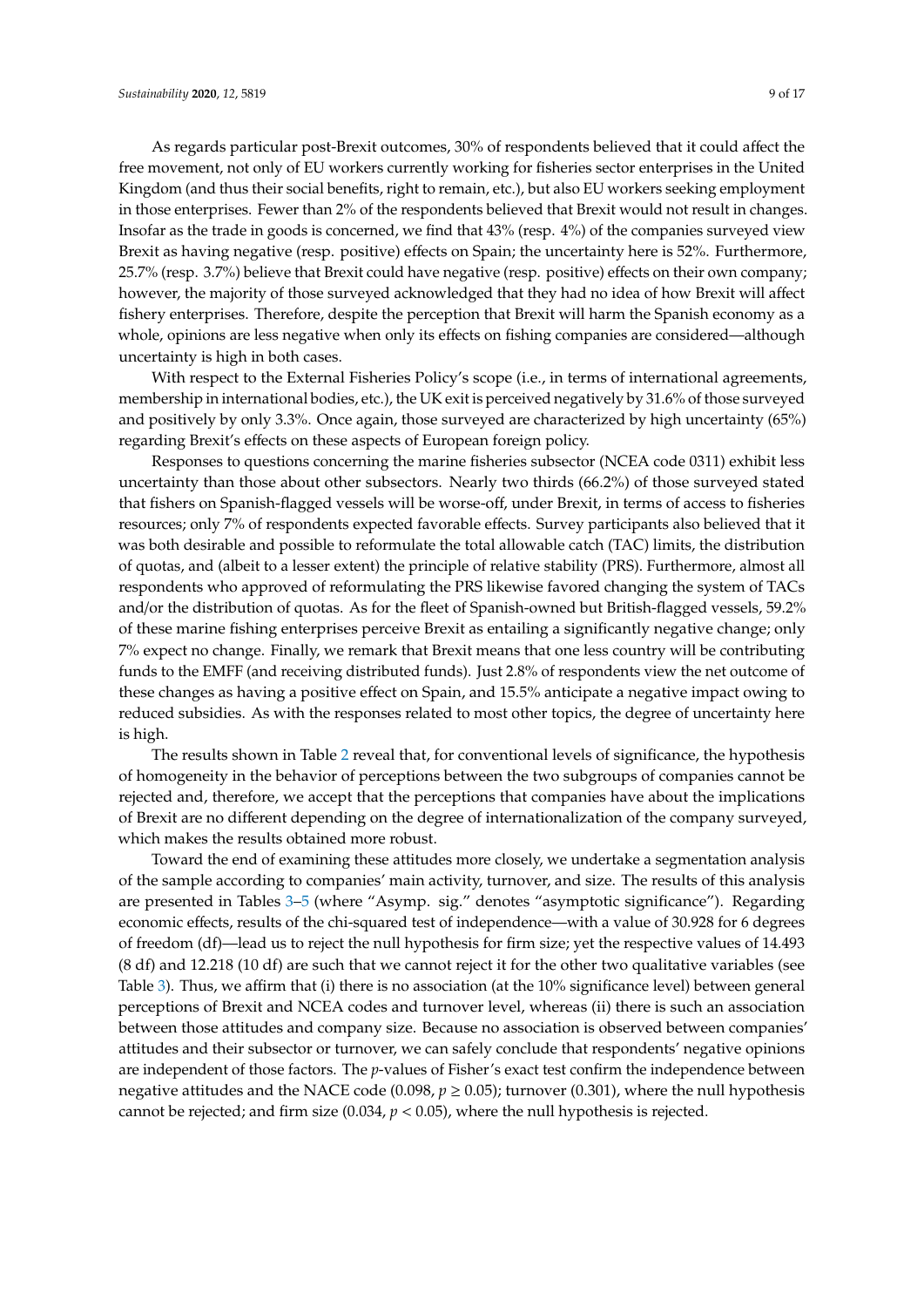<span id="page-9-0"></span>

| Factor                                                                       | <b>Statistic</b>                                                            | Value  | df | Asymp. Sig.<br>$(2-Sided)$ | Exact Sig.<br>$(2-Sided)$ |
|------------------------------------------------------------------------------|-----------------------------------------------------------------------------|--------|----|----------------------------|---------------------------|
|                                                                              | Effects on economic activity of the firm interviewed                        |        |    |                            |                           |
|                                                                              | Pearson's chi-squared                                                       | 14.493 | 8  | 0.070                      |                           |
| Sector (NCEA code)                                                           | Likelihood ratio                                                            | 13.674 | 8  | 0.091                      |                           |
|                                                                              | Fisher's exact test                                                         |        |    |                            | 0.098                     |
|                                                                              | Pearson's chi-squared                                                       | 12.218 | 10 | 0.271                      |                           |
| Turnover $(\epsilon)$                                                        | Likelihood ratio                                                            | 13.830 | 10 | 0.181                      |                           |
|                                                                              | Fisher's exact test                                                         |        |    |                            | 0.301                     |
|                                                                              | Pearson's chi-squared                                                       | 30.928 | 6  | 0.000                      |                           |
| Size (number of employees)                                                   | Likelihood ratio                                                            | 12.132 | 6  | 0.059                      |                           |
|                                                                              | Fisher's exact test                                                         |        |    |                            | 0.034                     |
|                                                                              | Application of the Brexit process                                           |        |    |                            |                           |
|                                                                              | Pearson's chi-squared                                                       | 9.662  | 8  | 0.290                      |                           |
| Sector (NCEA code)                                                           | Likelihood ratio                                                            | 10.566 | 8  | 0.228                      |                           |
|                                                                              | Fisher's Exact Test                                                         |        |    |                            | 0.400                     |
|                                                                              | Pearson's chi-squared                                                       | 16.599 | 10 | 0.084                      |                           |
| Turnover $(\epsilon)$                                                        | Likelihood ratio                                                            | 17.058 | 10 | 0.073                      |                           |
|                                                                              | Fisher's exact test                                                         |        |    |                            | 0.098                     |
|                                                                              | Pearson's chi-squared                                                       | 19.428 | 6  | 0.003                      |                           |
| Size (number of employees)                                                   | Likelihood ratio                                                            | 17.725 | 6  | 0.007                      |                           |
|                                                                              | Fisher's exact test                                                         |        |    |                            | 0.037                     |
| Effects on EU workers who are currently employed in the UK fisheries sectors |                                                                             |        |    |                            |                           |
|                                                                              | Pearson's chi-squared                                                       | 36.397 | 8  | 0.000                      |                           |
| Sector (NCEA code)                                                           | Likelihood ratio                                                            | 23.010 | 8  | 0.003                      |                           |
|                                                                              | Fisher's exact test                                                         |        |    |                            | 0.025                     |
|                                                                              | Pearson's chi-squared                                                       | 36.210 | 10 | 0.000                      |                           |
| Turnover $(\epsilon)$                                                        | Likelihood ratio                                                            | 26.065 | 10 | 0.004                      |                           |
|                                                                              | Fisher's exact test                                                         |        |    |                            | 0.031                     |
|                                                                              | Pearson's chi-squared                                                       | 4.526  | 6  | 0.606                      |                           |
| Size (number of employees)                                                   | Likelihood ratio                                                            | 4.779  | 6  | 0.572                      |                           |
|                                                                              | Fisher's exact test                                                         |        |    |                            | 0.820                     |
|                                                                              | Effects on EU workers who intend to be employed in the UK fisheries sectors |        |    |                            |                           |
|                                                                              | Pearson's chi-squared                                                       | 17.883 | 8  | 0.022                      |                           |
| Sector (NCEA code)                                                           | Likelihood ratio                                                            | 20.337 | 8  | 0.009                      |                           |
|                                                                              | Fisher's exact test                                                         |        |    |                            | 0.078                     |
| Turnover $(\epsilon)$                                                        | Pearson's chi-squared                                                       | 35.001 | 10 | 0.000                      |                           |
|                                                                              | Likelihood ratio                                                            | 17.951 | 10 | 0.056                      |                           |
|                                                                              | Fisher's exact test                                                         |        |    |                            | 0.029                     |
|                                                                              | Pearson's chi-squared                                                       | 5.293  | 6  | 0.507                      |                           |
| Size (number of employees)                                                   | Likelihood ratio                                                            | 5.993  | 6  | 0.424                      |                           |
|                                                                              | Fisher's exact test                                                         |        |    |                            | 0.758                     |

| <b>Table 3.</b> Chi-squared statistics for general perception and mobility of workers. |  |  |
|----------------------------------------------------------------------------------------|--|--|
|----------------------------------------------------------------------------------------|--|--|

As for the procedures used to implement Brexit, we find that a transitory and flexible process is strongly preferred. Results from our hypothesis testing allow us to affirm that these attitudes are generally shared by the sample as a whole, although there is statistical support—derived using Pearson's chi-squared test and the likelihood ratio—for only an association between those responses and (again) company size (19.428 and 17.725 with 6 df for the chi-squared value and likelihood ratio, respectively). In addition, the significance of the chi-squared value and the likelihood ratio is less than the cut-off (0.05) at which we could reject the hypothesis that perceptions are not independent of firm size. The *p*-value of Fisher's test (0.037) also indicates a low probability of there being no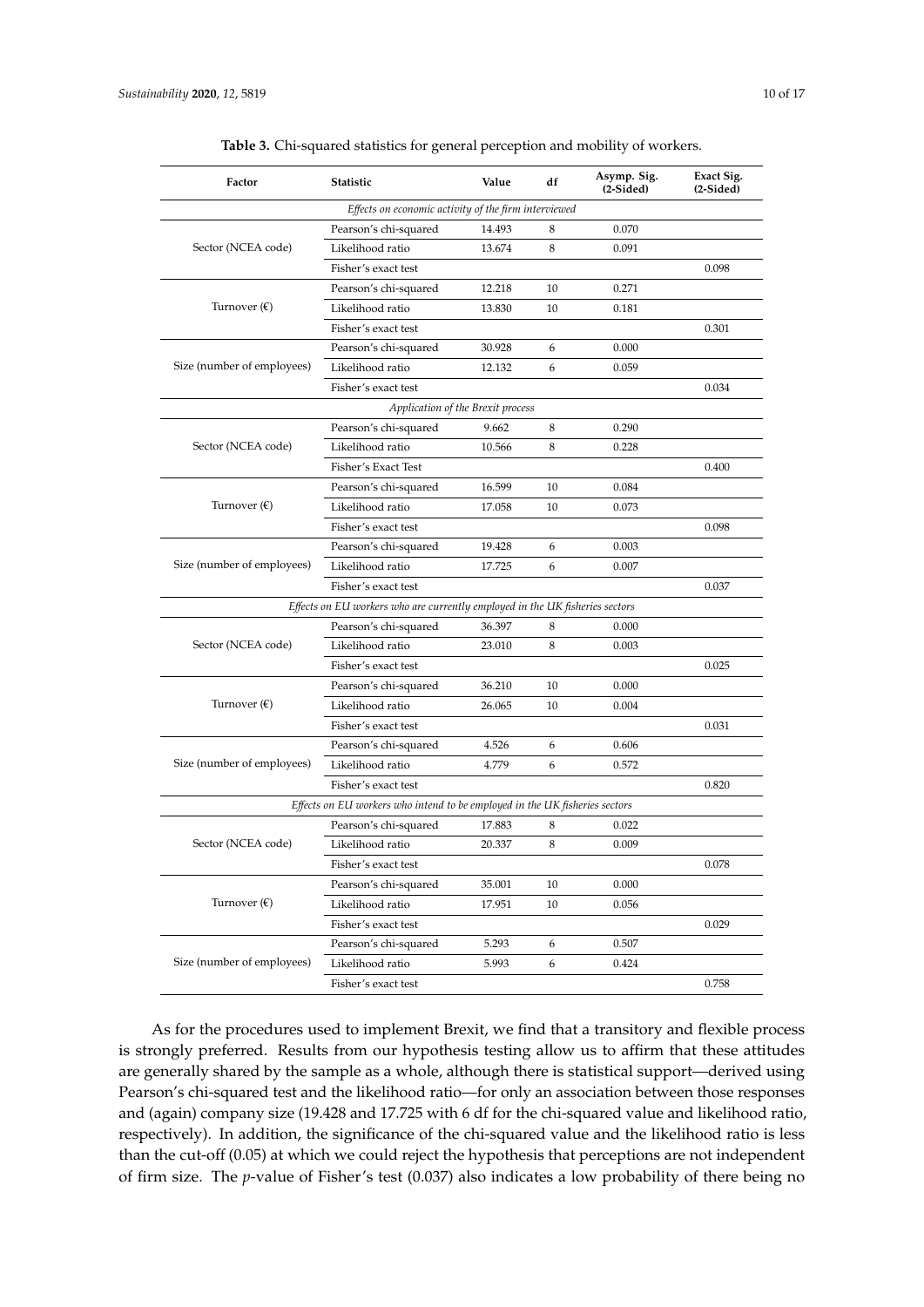association between firm size and attitudes concerning a transitory process; in other words, there is a high probability of some relationship between them.

With regard to the free movement of workers, we deduce that Brexit could have repercussions for the situation of EU workers currently employed by companies linked to UK fishery sectors. In particular, results from our hypothesis testing corroborate that certain relationships exist between responses to worker movement questions (on the one hand) and both NCEA codes and turnover levels (on the other hand). The chi-squared value and likelihood ratio are each high (respectively, 36.397 and 23.010 for the NCEA code; 36.210 and 26.065 for turnover), and the low *p*-values confirm the probability of an association between the perceptions of negative repercussion for current EU workers in the UK and, respectively, the NCEA code and turnover (i.e., the null hypothesis is rejected for these two variables). Yet, the null hypothesis of no association between a negative perception toward the situation of EU workers in the UK and firm size cannot be rejected, because (a) the significance of chi-squared values and likelihood ratios—as well as the *p*-value of Fisher's test—are greater than the critical point (0.05) and (b) the chi-squared values and likelihood ratios are low, which suggests a weak relation between perceptions and firm size.

For the case of potential EU workers, the only clear relationship is that between negative attitudes and turnover; this relation follows from the chi-squared and likelihood ratio results (large values and low probabilities of no association) and the *p*-value of Fisher's test (*p* < 0.05). Thus, the null hypothesis is rejected for this factor. For the NCEA variable, the chi-squared probability and likelihood ratio results do not allow one to accept the null hypothesis that perceptions are independent of the firm's sector of activity (relatively large values and low probabilities of independence). Hence there is some association between them; although, Fisher's test indicates that this relation is significant only at the 10% level (we reject the null hypothesis at that level of significance). Finally, we can accept the hypothesis of no association between this attitude and firm size because the statistical values are low, the probabilities of no association are high, and for Fisher's test we have *p* > 0.05.

The surveyed companies are fairly pessimistic about Brexit's implications for fishing trade at both the national (Spanish) and company level. Yet, Table [4](#page-11-0) shows that, at a more disaggregated level, hypothesis testing supports the existence of an association (at the 10% level) only between these negative perceptions and company size—that is, according to Pearson's chi-squared tests and the likelihood ratios; thus the null hypothesis is rejected for this variable. In addition, the *p*-value indicates a low probability of no association between those negative perceptions and firm size. For the other two qualitative variables, we cannot reject the (null) hypothesis of independence because the statistical values are low (for the respective degrees of freedom) and because, for Fisher's test, *p* > 0.05.

| Factor                                       | <b>Statistic</b>      | Value  | df | Asymp. Sig.<br>$(2-Sided)$ | Exact Sig.<br>$(2-Sided)$ |
|----------------------------------------------|-----------------------|--------|----|----------------------------|---------------------------|
| Effects on fishing trade for Spanish economy |                       |        |    |                            |                           |
|                                              | Pearson's chi-squared | 12.848 | 8  | 0.117                      |                           |
| Sector (NCEA code)                           | Likelihood ratio      | 14.139 | 8  | 0.078                      |                           |
|                                              | Fisher's exact test   |        |    |                            | 0.234                     |
| Turnover $(\epsilon)$                        | Pearson's chi-squared | 6.457  | 10 | 0.775                      |                           |
|                                              | Likelihood ratio      | 7.453  | 10 | 0.682                      |                           |
|                                              | Fisher's exact test   |        |    |                            | 0.913                     |
| Size (number of employees)                   | Pearson's chi-squared | 13.395 | 6  | 0.037                      |                           |
|                                              | Likelihood ratio      | 7.845  | 6  | 0.250                      |                           |
|                                              | Fisher's exact test   |        |    |                            | 0.072                     |
|                                              |                       |        |    |                            |                           |

**Table 4.** Chi-squared statistics for fishing trade and external policy.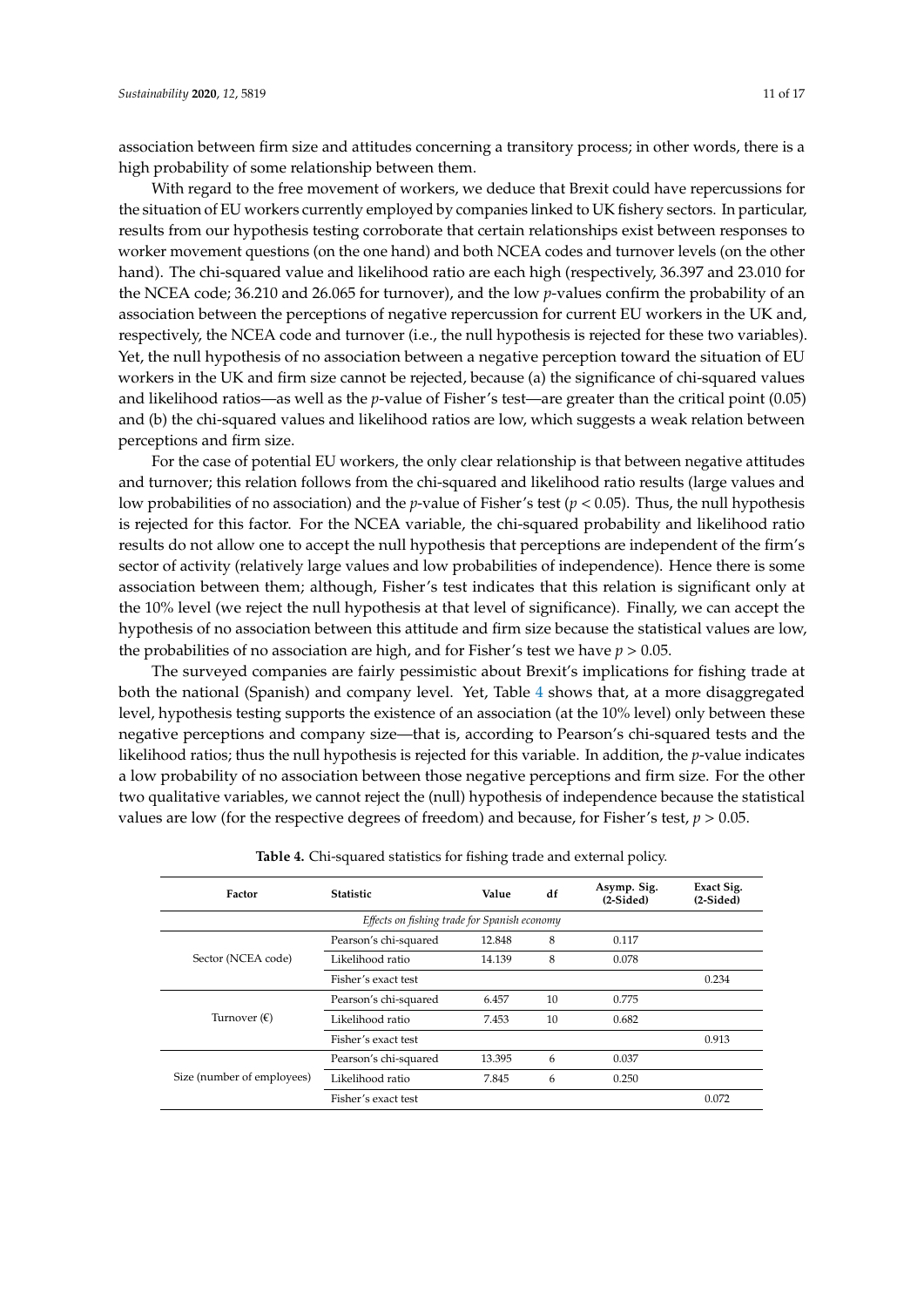<span id="page-11-0"></span>

| Factor                                            | Value<br>df<br><b>Statistic</b> |        |    | Asymp. Sig.<br>$(2-Sided)$ | Exact Sig.<br>$(2-Sided)$ |
|---------------------------------------------------|---------------------------------|--------|----|----------------------------|---------------------------|
| Effects on fishing trade for the firm interviewed |                                 |        |    |                            |                           |
|                                                   | Pearson's chi-squared           | 13.219 | 8  | 0.105                      |                           |
| Sector (NCEA code)                                | Likelihood ratio                | 17.527 | 8  | 0.025                      |                           |
|                                                   | Fisher's Exact Test             |        |    |                            | 0.290                     |
|                                                   | Pearson's chi-squared           | 8.946  | 10 | 0.537                      |                           |
| Turnover $(\epsilon)$                             | Likelihood ratio                | 10.073 | 10 | 0.434                      |                           |
|                                                   | Fisher's exact test             |        |    |                            | 0.704                     |
| Size (number of employees)                        | Pearson's chi-squared           | 17.985 | 6  | 0.006                      |                           |
|                                                   | Likelihood ratio                | 10.786 | 6  | 0.095                      |                           |
|                                                   | Fisher's exact test             |        |    |                            | 0.020                     |
| Effects on the External Fisheries Policy          |                                 |        |    |                            |                           |
|                                                   | Pearson's chi-squared           | 12.353 | 8  | 0.136                      |                           |
| Sector (NCEA code)                                | Likelihood ratio                | 11.668 | 8  | 0.167                      |                           |
|                                                   | Fisher's exact test             |        |    |                            | 0.198                     |
|                                                   | Pearson's chi-squared           | 48.909 | 10 | 0.000                      |                           |
| Turnover $(\epsilon)$                             | Likelihood ratio                | 52.910 | 10 | 0.000                      |                           |
|                                                   | Fisher's exact test             |        |    |                            | 0.021                     |
|                                                   | Pearson's chi-squared           | 22.250 | 6  | 0.001                      |                           |
| Size (number of employees)                        | Likelihood ratio                | 20.744 | 6  | 0.002                      |                           |
|                                                   | Fisher's exact test             |        |    |                            | 0.035                     |

**Table 4.** *Cont.*

We also analyze the surveyed companies' opinions about how Brexit would affect the External Fisheries Policy. The results, which are also reported in Table [4,](#page-11-0) show that the United Kingdom's exit from the EU is expected to have a negative effect on all branches of activity. Hypothesis testing confirms that there are some distinguishable and statistically significant relationships involving company turnover and size, since the statistical values are high (48.909 and 52.910 for turnover, and 22.250 and 20.744 for size, for the chi-squared value and likelihood ratio, respectively) and since the *p*-value of Fisher's test is less than 0.05 in both cases. For the NCEA code variable, we accept the null hypothesis of no association between that negative perception and subsector because the chi-squared and likelihood values are low, the probabilities of independence between the variables are relatively high, and the *p*-value of Fisher's test exceeds 0.05. In short, our analysis detects—among those individuals surveyed—a pervasive expectation that Brexit will have a negative effect on Spain and its companies. The results obtained from independent tests for contrasts lead us to conclude that there is statistically significant evidence for rejecting the null hypothesis and thus accepting the alternative, relationship hypothesis for turnover level and company size affecting perceptions in the cases just described.

Finally, our detailed examination of marine fishery enterprises (see Table [5\)](#page-12-0) establishes that, for the most part, Spanish fishers anticipate that Brexit will result in reduced access to resources; hence these respondents are more than willing to consider reformulating the system of TACs, quota distributions, and/or the PRS. Companies in this subsector perceive Brexit as likely to reduce opportunities for the Galician fleet operating under the British flag. The econometric results are unclear but suggest there is no association between the perceptions and the respective variables. The low statistical values, combined with the chi-squared probability and likelihood ratio exceeding the critical threshold of 0.05, lead us to accept the hypothesis that these perceptions are independent of the turnover level and firm size for all questions. In addition, and according to Fisher's test, the null hypothesis—that these views are independent of both company size and turnover—cannot be rejected because the *p*-values are considerably higher than 0.05. Hence, we deduce that, among enterprises in the marine fishery subsector, the prevailing overall view of Brexit outcomes is negative.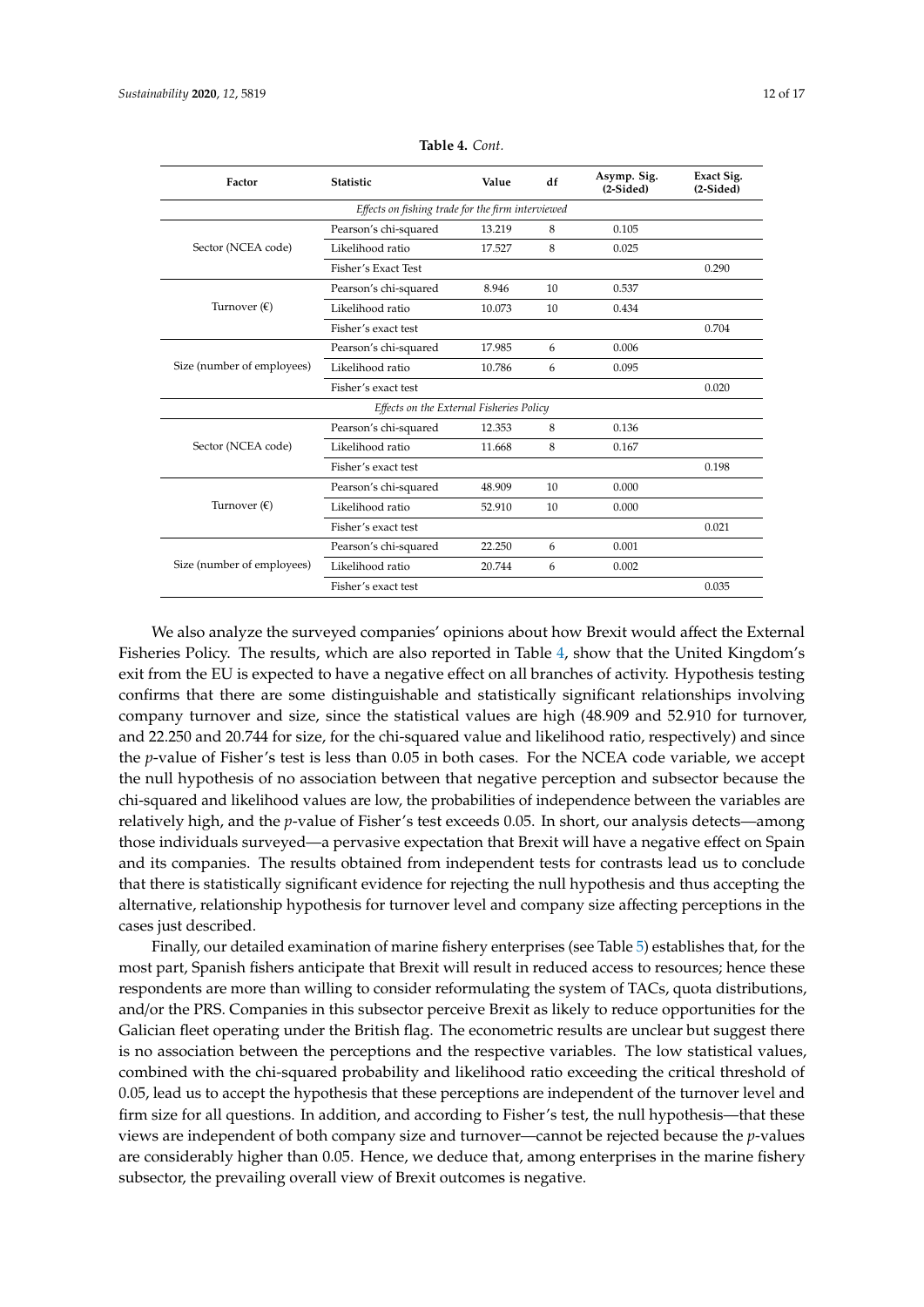<span id="page-12-0"></span>

| Factor                     | Statistic                                         | Value  | df | Asymp. Sig.<br>$(2-Sided)$ | Exact Sig.<br>$(2-Sided)$ |
|----------------------------|---------------------------------------------------|--------|----|----------------------------|---------------------------|
|                            | Effects on fishing trade for Spanish economy      |        |    |                            |                           |
|                            | Pearson's chi-squared                             | 12.848 | 8  | 0.117                      |                           |
| Sector (NCEA code)         | Likelihood ratio                                  | 14.139 | 8  | 0.078                      |                           |
|                            | Fisher's exact test                               |        |    |                            | 0.234                     |
|                            | Pearson's chi-squared                             | 6.457  | 10 | 0.775                      |                           |
| Turnover $(\epsilon)$      | Likelihood ratio                                  | 7.453  | 10 | 0.682                      |                           |
|                            | Fisher's exact test                               |        |    |                            | 0.913                     |
|                            | Pearson's chi-squared                             | 13.395 | 6  | 0.037                      |                           |
| Size (number of employees) | Likelihood ratio                                  | 7.845  | 6  | 0.250                      |                           |
|                            | Fisher's exact test                               |        |    |                            | 0.072                     |
|                            | Effects on fishing trade for the firm interviewed |        |    |                            |                           |
|                            | Pearson's chi-squared                             | 13.219 | 8  | 0.105                      |                           |
| Sector (NCEA code)         | Likelihood ratio                                  | 17.527 | 8  | 0.025                      |                           |
|                            | Fisher's Exact Test                               |        |    |                            | 0.290                     |
|                            | Pearson's chi-squared                             | 8.946  | 10 | 0.537                      |                           |
| Turnover $(\epsilon)$      | Likelihood ratio                                  | 10.073 | 10 | 0.434                      |                           |
|                            | Fisher's exact test                               |        |    |                            | 0.704                     |
|                            | Pearson's chi-squared                             | 17.985 | 6  | 0.006                      |                           |
| Size (number of employees) | Likelihood ratio                                  | 10.786 | 6  | 0.095                      |                           |
|                            | Fisher's exact test                               |        |    |                            | 0.020                     |
|                            | Effects on the External Fisheries Policy          |        |    |                            |                           |
|                            | Pearson's chi-squared                             | 12.353 | 8  | 0.136                      |                           |
| Sector (NCEA code)         | Likelihood ratio                                  | 11.668 | 8  | 0.167                      |                           |
|                            | Fisher's exact test                               |        |    |                            | 0.198                     |
|                            | Pearson's chi-squared                             | 48.909 | 10 | 0.000                      |                           |
| Turnover $(\epsilon)$      | Likelihood ratio                                  | 52.910 | 10 | 0.000                      |                           |
|                            | Fisher's exact test                               |        |    |                            | 0.021                     |
|                            | Pearson's chi-squared                             | 22.250 | 6  | 0.001                      |                           |
| Size (number of employees) | Likelihood ratio                                  | 20.744 | 6  | 0.002                      |                           |
|                            | Fisher's exact test                               |        |    |                            | 0.035                     |

|  |  | Table 5. Chi-squared statistics for fishing firms' views. |  |  |  |  |
|--|--|-----------------------------------------------------------|--|--|--|--|
|--|--|-----------------------------------------------------------|--|--|--|--|

#### **4. Conclusions**

Since the mid-20th century, the intensity of fishing activity in European Atlantic waters has increased significantly, resulting in conflicts between countries (the "Cod War" between the United Kingdom and Iceland in 1960, for example), successive adaptations of fisheries' regulation (starting with the first agreements of the 1966 London Conference, which were followed by the impacts of the provisions derived from UNCLOS (United Nations Convention on the Law of the Sea) III with the implementation of the EEZ (Exclusive Economic Zone)), and the generalization of the trade in fisheries between European countries.

For our case study, which refers to the relationships arising from the activity of Spanish fishing companies in waters of British sovereignty, the institutional context of reference prior to Brexit, is based on three fundamental pillars: (i) the implementation in the European Common area of the EEZ since 1977, (ii) the starting of Blue Europe with a specific Community regulation based on the system of TACs and Quotas and the Principle of Relative Stability (first decrees of 1983), and (iii) the specific Treaty of Accession for Spain and Portugal (with effect since 1986), where the fisheries chapter was of some importance.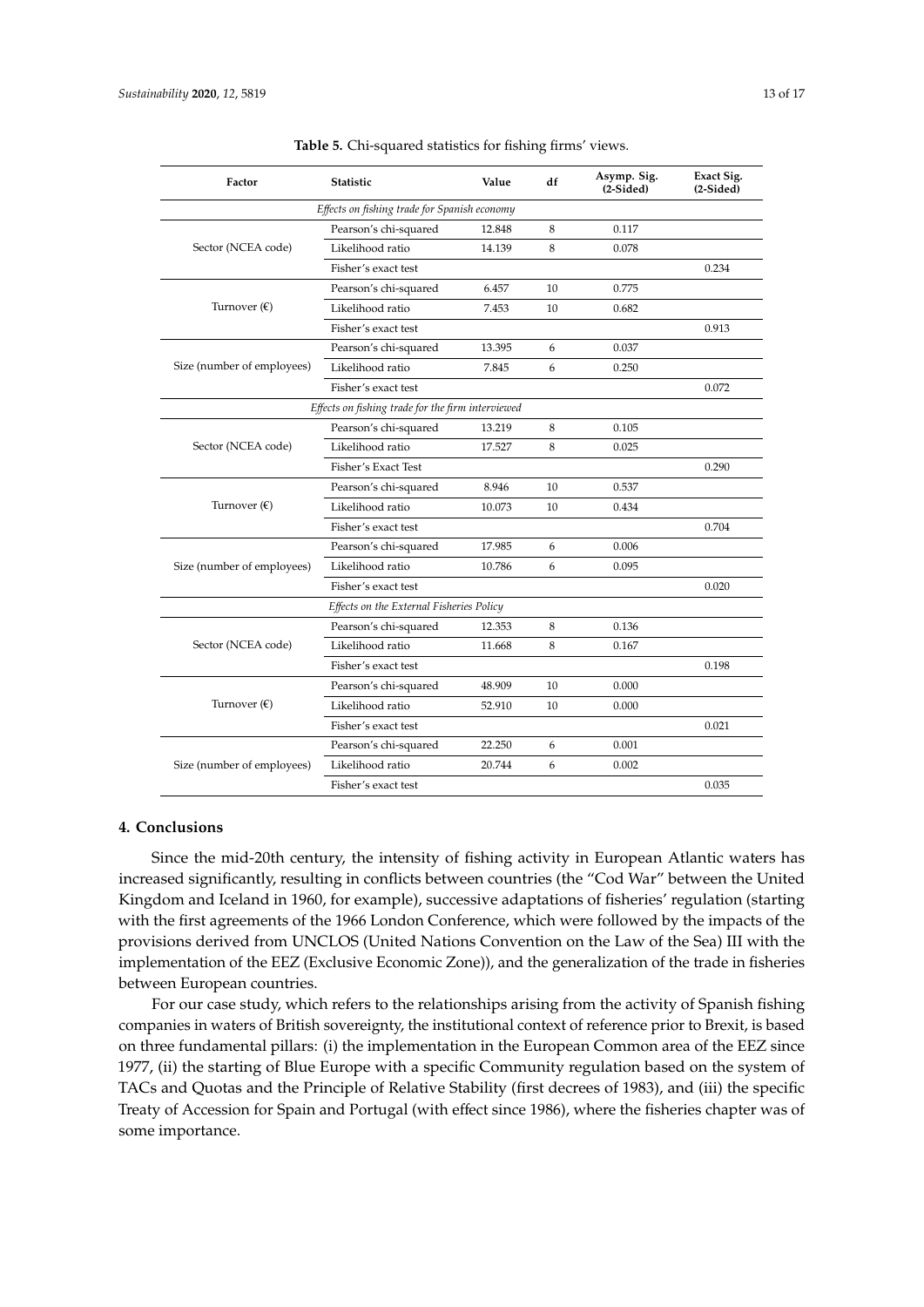This context had several effects of different significance for Spanish fishing companies. First, it provided greater stability for the activity of these undertakings, ending the period of uncertainty (1977–1986) following the introduction of the EEZ which led to the sequence of annual agreements limiting the entry authorizations of Spanish fishermen in European waters, in which they had operated in previous years. On the other hand, since the Spanish accession, a series of strategic actions and positions were followed, both by Spanish fishing companies, as well as British fishermen and managers, seeking to protect their respective interests, with sometimes conflicting episodes (such as the mentioned cases of quota hopping and regulatory provisions of the activity, followed by legal positions in European courts). Furthermore, focused on extractive activity, other commercial and logistical actions were followed, consolidating an active and significant business network (assets, commodities, and people) in both countries.

Brexit arises in this scenario, with intense and variable previous interactions, but is certainly increasing and in consolidation. Its consideration should allow us to not only understand the importance of the perceptions of fishery agents who are the subject of this study but also to relativize the results obtained from their answers, helping to ask future questions. The first assessment that the responses of the agents consulted allow us to make is the finding of the state of uncertainty generated by the process. This perception is undoubtedly related to the lack of definition and sequence of the Brexit process. But the possible underlying influence of previous reality and experiences accumulated through previous interactions in the indicated context should not be dismissed.

Brexit could certainly affect the Spanish fleet because many of its vessels currently fish in British waters. In this study we have analyzed the opinions of companies in the Galician fisheries sector about the possible impact of Brexit on their economic activity. In these coordinates, following the above exercise, we can assess general results of the perceptions of Galician fishing companies and other more concrete results on the impact of Brexit relating to aspects considered, sub-sectors involved and dimensions of the companies concerned.

Our results clearly show that survey respondents have an overall negative view of the effects that Brexit might have. More specifically, about 30% of those surveyed anticipate that Brexit will have negative consequences for EU workers in UK fishery companies; a slightly higher percentage of these respondents expect the United Kingdom's exit from the EU to depress Spain's foreign trade. Likewise, more than half of those surveyed perceived Brexit as resulting in the adverse scenario of reduced access to fisheries' resources. In light of that possibility, nearly all of those surveyed were in favor of reformulating the current system of TACs and quotas among the remaining, post-Brexit member states. Most respondents also agreed that Brexit will have negative repercussions on vessels of the Galician fleet operating under the British flag. Our statistical analysis identifies a significant relationship between negative attitudes about Brexit outcomes and the focal company's size for fisheries' sectors as a whole; however, no relation between those attitudes and firm size or turnover is identified when the particular fishing firms' perceptions are evaluated.

This study's results can be used to identify the possible negative (though highly uncertain) effects that may follow from Brexit. Thus, the UK exit could affect the legal status of our surveyed (and similar) companies; thereafter, these Spanish sectors might well face reduced investment levels. Of course, this case study can hardly incorporate all the possible effects that Brexit might entail. For example, the EU and UK criteria for international fishery relations will now differ; hence, we are likely to see separate bilateral agreements and/or international bodies adopting different positions with respect to future fishery regulations. Furthermore, some internal EU decisions could be altered—for instance, the allocation of quotas and the distribution of European funds in the fisheries' sector. The latter will be affected quantitatively (i.e., by the withdrawal of a net contributor), and the criteria for defining priorities or distribution might also be altered if the EU's internal balance changes post-Brexit.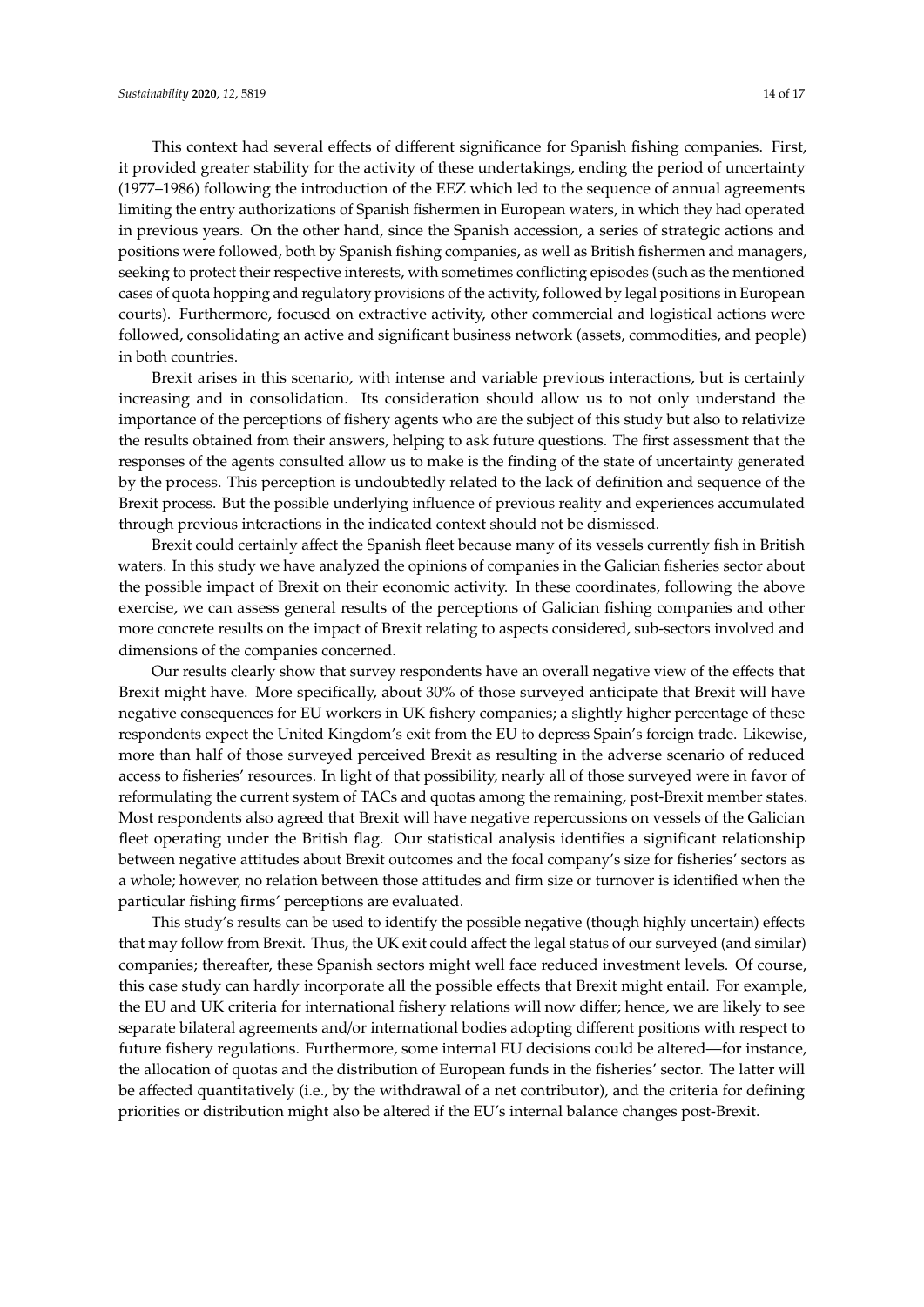Regardless of the exit scenario, UK–EU trade relations are bound to be redefined. In fisheries, this implies future negotiations on access to British waters for European vessels, the definition and implementation of the common management of shared stocks with a distribution of fishing possibilities, and new trade agreements to reduce or eliminate potential customs and tariff barriers. At first, the current access to British waters could be extended over a transitional period, perhaps until the end of 2020 (as originally foreseen in the initial agreement with the EU). The United Kingdom would, thus, regain its sovereignty, although it would then be necessary to reset relations between the two parties. This negotiation is vital for the future of European fisheries, since the EU's remaining member states depend on British waters for 33% (by volume) and 25% (by value) of their marine production [\[2\]](#page-15-1). It follows that closing those waters to European fishing fleets would have a severe effect on European markets and income.

With respect to the common management of shared fishing grounds and in particular to the distribution of fishing opportunities, the remaining 27 members of the EU must proceed to reallocate their fishing quotas under the new circumstances while retaining—to the extent that this is possible—the principles of maximum sustainable yield and respect for the rules of fishing control. The Spanish government should take advantage of these new conditions to replace those European rules that discriminate against the Spanish fleet; one example is the principle of relative stability, which was adopted in 1983 before Spain joined the EU. The government could propose revised guidelines and assignments so that they correspond more closely with production capacities of the Spanish fleets involved. Additional factors that merit attention include the extent to which citizens depend on the focal fishing grounds; the socioeconomic effects of Brexit in areas and/or regions that are highly dependent on fishing; and the common and sustainable management of fish stocks.

The last-mentioned factor will entail the establishment of customs tariffs. Trade relations between the EU and the United Kingdom must be re-established within the framework of the World Trade Organization. Spain is one of the world's leading importers of seafood. Therefore, the Spanish government should seek to ensure that trade agreements with the United Kingdom guarantee a supply of fish with reduced tariff rates—to meet not only the Spanish market's direct needs but also the needs of its processing and cannery industry—without a significant increase in the prices of imported products.

Finally, we remark that this study has some limitations related to our analysis of how strongly certain variables and factors are related. Hence, future research could profitably focus on assessments of such strength by elaborating contingency tables related to our nominal qualitative variables (perceptions) and particular factors: sector of activity, level of turnover, and firm size. Another limitation of our study is its relatively small sample size; increasing that size, if possible, would render the sample more truly representative. Another benefit of a larger sample is that it would enable full use of a five-point scale, and the preferences of respondents within each analyzed sector would have greater statistical significance; one could then assess whether, for example, larger (or exporting) companies exhibit a comparatively more negative attitude toward the effects of Brexit.

In any case, and since Brexit is a recent process with uncertain dynamics, this study provides a basis for continuing to analyze, in the future, the perceptions of these agents in successive phases of the process.

**Author Contributions:** L.A.-D., M.D.G.-G. and M.M.V.-L. designed the research and wrote the manuscript and made contribution to the analysis of the results. All authors have read and agreed to the published version of the manuscript.

**Funding:** The authors acknowledge financial support from FEDER and Xunta de Galicia (ED431C2018/48 and ED431E2018/07) and from the Ministry of Economy and Competitiveness (RTI2018-099225-B-100).

**Conflicts of Interest:** The authors declare no conflict of interest.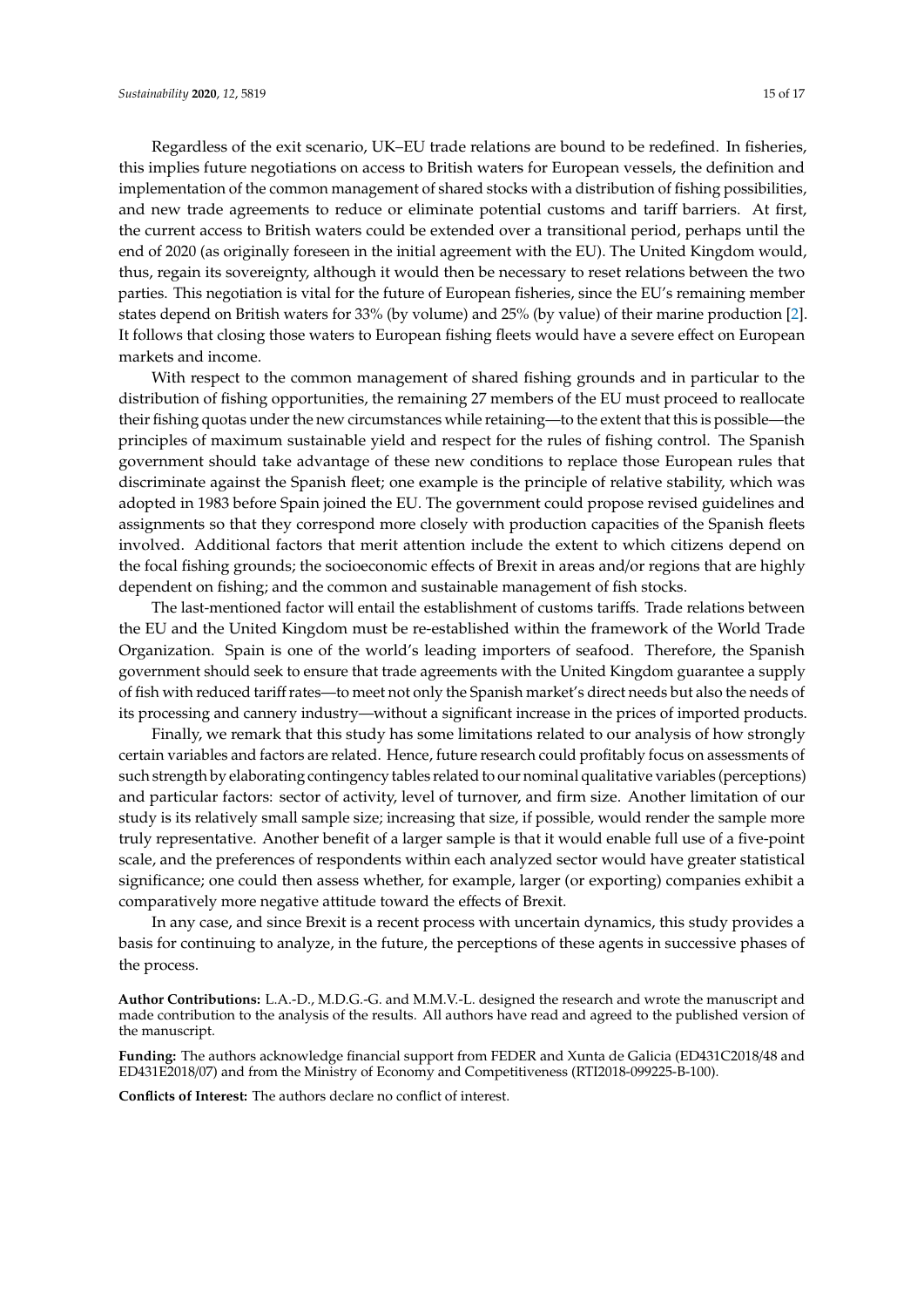#### **References**

- <span id="page-15-0"></span>1. Sobrino Heredia, J.M. *Opinión Jurídica Sobre la Retirada del RU de la UE y sus Posibles Consecuencias para el Sector Pesquero de Galicia*; Legal Opinion on the Withdrawal of the UK from the EU and Their Possible Consequences for the Fishing Sector in Galicia; Instituto Universitario de Estudios Europeos Salvador de Maradiaga: A Coruña, Spain, 2016; pp. 1–116. Available online: http://www.arvi.org/publicaciones/[EL%20BREXIT%20Y%20SUS%20POSIBLES%](http://www.arvi.org/publicaciones/EL%20BREXIT%20Y%20SUS%20POSIBLES%20CONSECUENCIAS%20PARA%20EL%20SECTOR%20PESQUERO%20DE%20GALICIA.pdf) [20CONSECUENCIAS%20PARA%20EL%20SECTOR%20PESQUERO%20DE%20GALICIA.pdf](http://www.arvi.org/publicaciones/EL%20BREXIT%20Y%20SUS%20POSIBLES%20CONSECUENCIAS%20PARA%20EL%20SECTOR%20PESQUERO%20DE%20GALICIA.pdf) (accessed on 2 April 2020). (In Spanish)
- <span id="page-15-1"></span>2. EUMOFA. The EU Fish Market–2017 Edition. 2017. Available online: http://[www.eumofa.eu](http://www.eumofa.eu/documents/20178/108446/The+EU+fish+market+2017.pdf)/documents/ 20178/108446/The+EU+fish+market+[2017.pdf](http://www.eumofa.eu/documents/20178/108446/The+EU+fish+market+2017.pdf) (accessed on 2 April 2020).
- <span id="page-15-2"></span>3. FAO. Global Statistical Collections. Fishery Commodities and Trade. 2017. Available online: [http:](http://www.fao.org/fishery/docs/STAT/summary/a6ybc.pdf) //[www.fao.org](http://www.fao.org/fishery/docs/STAT/summary/a6ybc.pdf)/fishery/docs/STAT/summary/a6ybc.pdf (accessed on 2 April 2020).
- <span id="page-15-3"></span>4. Jentoft, S. Fisheries co-management delegating government responsibility to fishermen's organization. *Mar. Policy* **1989**, *13*, 137–154. [\[CrossRef\]](http://dx.doi.org/10.1016/0308-597X(89)90004-3)
- <span id="page-15-4"></span>5. Cochrane, K.L. Complexity in fisheries and limitations in the increasing complexity of fisheries management. *ICES J. Mar. Sci.* **1999**, *56*, 917–926. [\[CrossRef\]](http://dx.doi.org/10.1006/jmsc.1999.0539)
- <span id="page-15-5"></span>6. Hatcher, A.; Gordon, D. Further Investigations into the Factors Affecting Compliance with UK Fishing Quotas. *Land Econ.* **2005**, *81*, 71–86. [\[CrossRef\]](http://dx.doi.org/10.3368/le.81.1.71)
- 7. Mikalsen, K.H.; Jentoft, S. Participatory practices in fisheries across Europe: Making stakeholders more responsible. *Mar. Policy* **2008**, *32*, 169–177. [\[CrossRef\]](http://dx.doi.org/10.1016/j.marpol.2007.09.003)
- <span id="page-15-7"></span>8. Pita, C.; Pearce, G.J.; Theodossiou, I. Stakeholders' participation in the fisheries management decision-making process: Fishers' perception of participation. *Mar. Policy* **2010**, *34*, 1093–1102. [\[CrossRef\]](http://dx.doi.org/10.1016/j.marpol.2010.03.009)
- <span id="page-15-6"></span>9. Garza-Gil, M.D.; Varela-Lafuente, M. The preferences of the Spanish fishermen and their contribution on reform of the European Common Fisheries Policy. *Ocean Coast. Manag.* **2015**, *116*, 291–299. [\[CrossRef\]](http://dx.doi.org/10.1016/j.ocecoaman.2015.07.031)
- <span id="page-15-8"></span>10. Jentoft, S.; McCay, B. User participation in fisheries management: Lessons drawn from international experiences. *Mar. Policy* **1995**, *19*, 227–246. [\[CrossRef\]](http://dx.doi.org/10.1016/0308-597X(94)00010-P)
- <span id="page-15-9"></span>11. Gelcich, S.; Godoy, N.; Castilla, J.C.; Edwards-Jones, G. Artisanal fishers' perceptions regarding coastal co-management policies in Chile and their potentials to scale-up marine biodiversity conservation. *Ocean Coast. Manag.* **2009**, *52*, 424–432. [\[CrossRef\]](http://dx.doi.org/10.1016/j.ocecoaman.2009.07.005)
- <span id="page-15-10"></span>12. Kuperan, K.; Sutinen, J. *Limited Dependent and Qualitative Variables in Econometrics*; Cambridge University Press: New York, NY, USA, 1998.
- 13. Hatcher, A.; Jaffry, S.; Thébaud, O.; Bennett, E. Normative and Social Influences Affecting Compliance with Fishery Regulations. *Land Econ.* **2000**, *76*, 448–461. [\[CrossRef\]](http://dx.doi.org/10.2307/3147040)
- 14. Jagers, S.C.; Berlin, D.; Jentoft, S. Why comply? Attitudes towards harvest regulations among Swedish fishers. *Mar. Policy* **2012**, *36*, 969–976. [\[CrossRef\]](http://dx.doi.org/10.1016/j.marpol.2012.02.004)
- <span id="page-15-11"></span>15. Garza-Gil, M.D.; Amigo-Dobaño, L.; Surís-Regueiro, J.C.; Varela-Lafuente, M. Perceptions on incentives for compliance with regulation. The case of Spanish fishermen in the Atlantic. *Fish. Res.* **2015**, *170*, 30–38. [\[CrossRef\]](http://dx.doi.org/10.1016/j.fishres.2015.05.012)
- <span id="page-15-12"></span>16. Garza Gil, M.D.; Amigo Dobaño, L. The common fisheries policy and Brexit: Implications for Spanish companies. *Stud. Appl. Econ.* **2019**, *37*, 113–132. [\[CrossRef\]](http://dx.doi.org/10.25115/eea.v37i3.2777)
- <span id="page-15-13"></span>17. ZFV Consorcio. *Ardán Galicia 2018. Informe Económico y de Competitividad*; Directorio de Empresas (Ardan Galicia. Competitiveness and Economic Report); Consorcio de la Zona Franca: Vigo, Spain, 2018. (In Spanish)
- <span id="page-15-14"></span>18. IGE. *Galician Input-Output Framework*; Galician Statistical Institute: Santiago de Compostela, Spain, 2019. Available online: https://www.ige.eu/web/[mostrar\\_actividade\\_estatistica.jsp?idioma](https://www.ige.eu/web/mostrar_actividade_estatistica.jsp?idioma=gl&codigo=0307007003)=gl&codigo= [0307007003](https://www.ige.eu/web/mostrar_actividade_estatistica.jsp?idioma=gl&codigo=0307007003) (accessed on 2 April 2020).
- <span id="page-15-15"></span>19. IGE. *Number of Galician Firms According to Their Main Activity*; Galician Statistical Institute: Santiago de Compostela, Spain, 2019. Available online: https://www.ige.eu/web/[mostrar\\_actividade\\_estatistica.jsp?](https://www.ige.eu/web/mostrar_actividade_estatistica.jsp?idioma=gl&codigo=0307006001) idioma=gl&codigo=[0307006001](https://www.ige.eu/web/mostrar_actividade_estatistica.jsp?idioma=gl&codigo=0307006001) (accessed on 2 April 2020).
- <span id="page-15-16"></span>20. Pearson, K. On the Criterion That a Given System of Deviations from the Probable in the Case of a Correlated System of Variables Is Such That It Can Be Reasonably Supposed to Have Arisen from Random Sampling. *Philos. Mag. Ser.* **1900**, *5*, 157–175. [\[CrossRef\]](http://dx.doi.org/10.1080/14786440009463897)